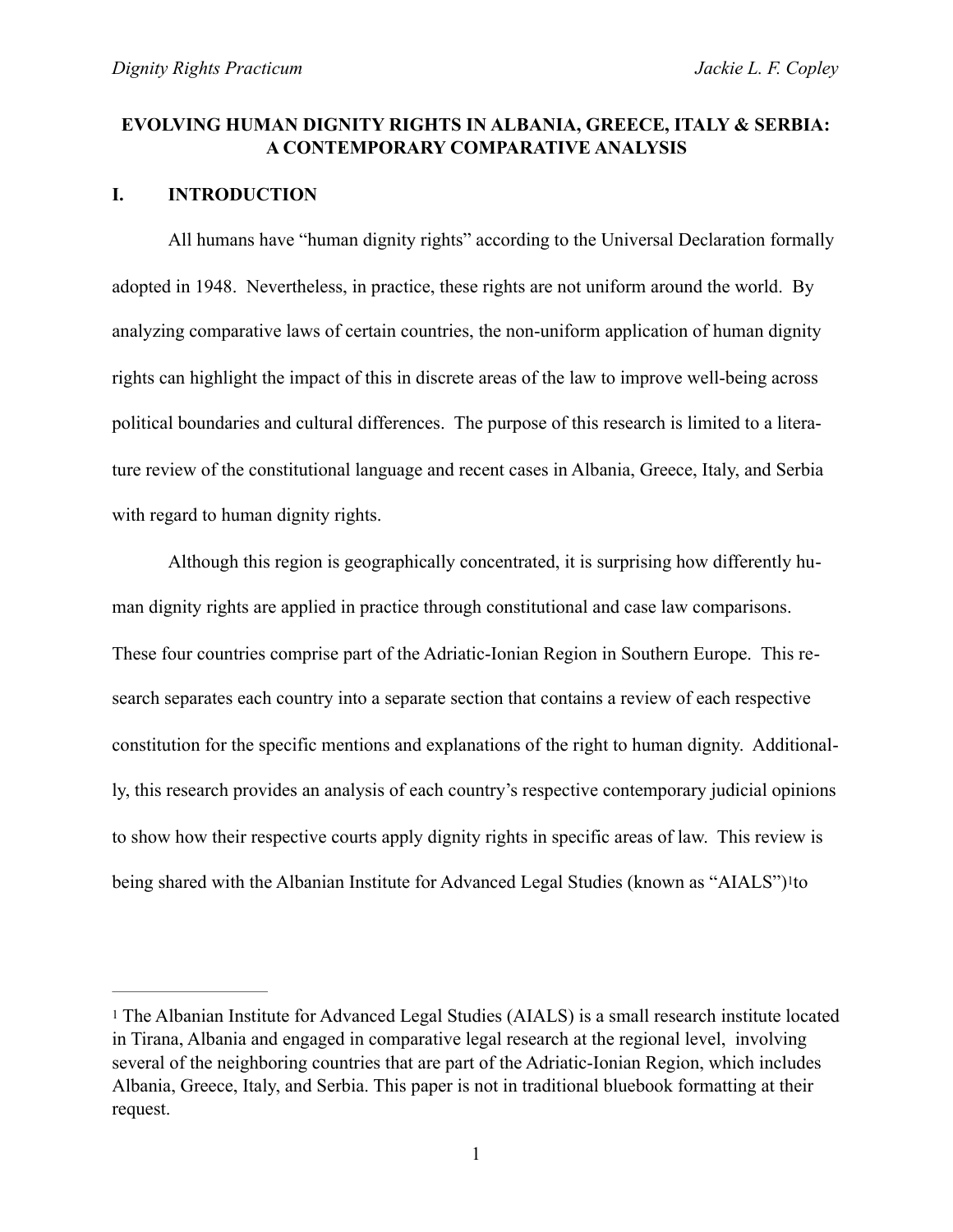assist in future comparative legal research involving these jurisdictions and their applications of human dignity rights.

<span id="page-1-4"></span><span id="page-1-3"></span> The Adriatic-Ionian Region is defined primarily through their connection to the Adriatic and Ionian Sea basins[.2](#page-1-0) The area is home to over 70 million people and the countries share a common goal to strengthen the geographical continuity in Europe and intensify their ecumenic growth and protection of their mutual sea basin commodities.[3](#page-1-1) The region is made up of eight countries; however, our focus in discussion of the right to human dignity will be primarily on the applications of law in Albania, Greece, Italy, and Serbia.

 Human Dignity can be defined as both a constitutional right and a constitutional value. Human dignity as a constitutional value is providing the individual the freedom of choice, the freedom of will, the ability to write the story of their own life[.](#page-1-2)<sup>[4](#page-1-2)</sup> Human dignity as a right is best defined by Aharon Barak in the following paragraph of his book:

<span id="page-1-5"></span>It is further held, in a long series of opinions, that human dignity extends to all those activities in which human beings must be recognized as free agents, developing their body and mind according to their own free will. Human beings' free will is an expressions of their humanity, and of their desire to shape and guide their own lives and realized themselves. It is the right of all human beings to develop their own personality, character, lifestyle, identity, relationships with others, and world view. It is the right to decide with whom to share one's life, start a family, and raise children. It is the right to parenthood. It is the right to decide where to be and where to go. It is the right to enter into a contract, choose a name, grow a beard, have sexual relations, eat whatever one wants, and speak whichever language one chooses. It is the right to think and to want. It is the right to decide what to believe and what not to believe. It is the right to know who your father is, who your mother is, and where you came from. It is the right

<span id="page-1-0"></span>[<sup>2</sup>](#page-1-3) https://www.adriatic-ionian.eu/about-eusair/adriatic-ionian-region/

<span id="page-1-1"></span> $3$  Id.

<span id="page-1-2"></span>[<sup>4</sup>](#page-1-5) The Constitutional Value and the Constitutional Right p. 363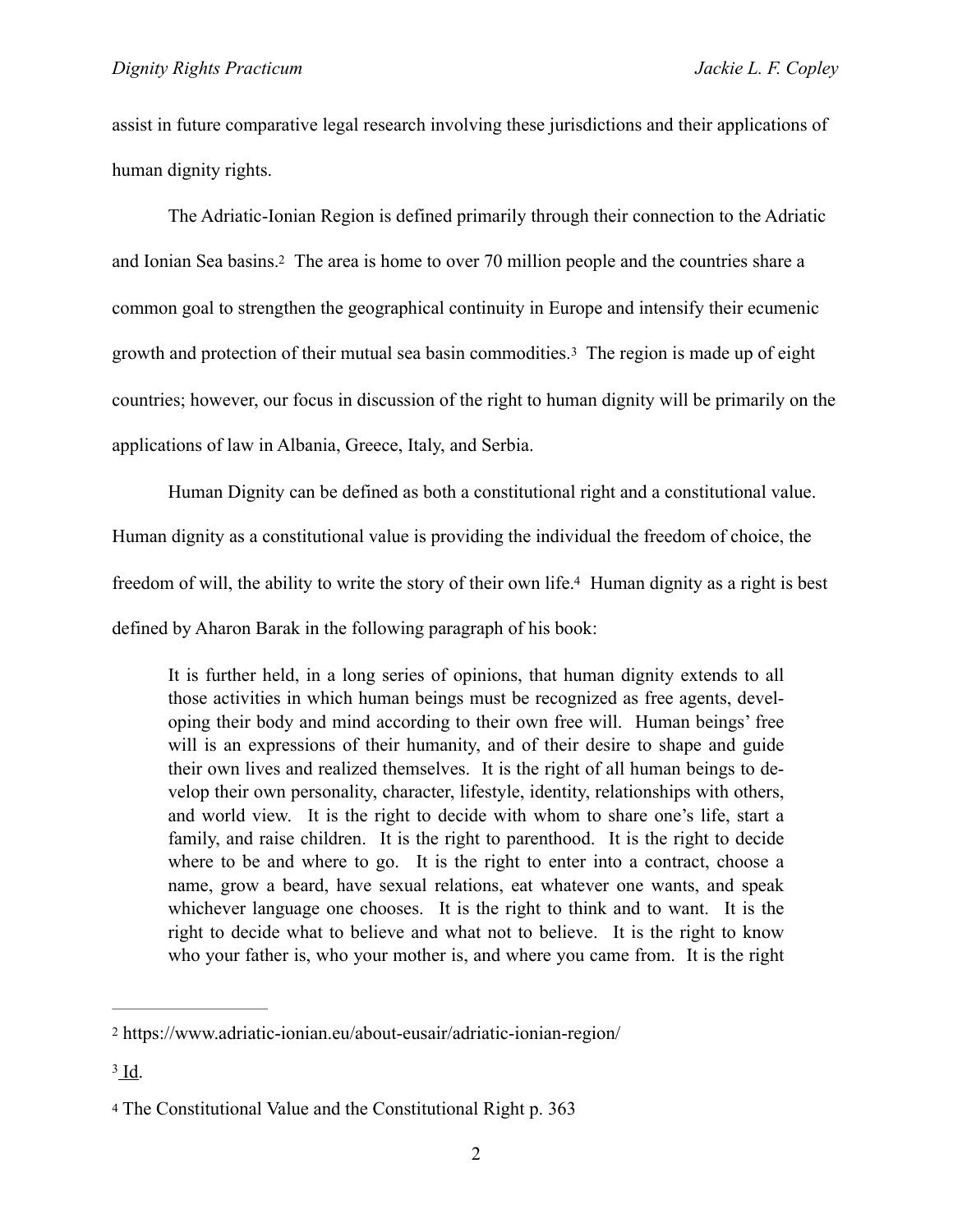<span id="page-2-1"></span>to raise, nurture, and educate our own children. It is the right to write the story of our own lives.<sup>5</sup>

 The relationship of human dignity as a value to the constitutional right to human dignity is one that is of support and foundation. The value exists as a concept and the right exists as a means of carrying out the concept. In my opinion, when one is born, one is provided with the self right to human dignity. The governments discussed herein are, in my opinion, catching up to the inherent dignity provided to citizens, by simply being born a human, through express statements in their constitutions or through other means of interpretation by governing bodies. As a human, we perceive the right to be respected of our own individual freedoms and choices as something that is provided for simply being born. Human dignity rights are provided by the constitutions as discussed in this paper, but is defined either implicitly or expressly through legislative and judicial means with the highest courts in each country having a final say on the right itself and the interpretation of such right as it applies to the relative facts. It is crucial to understand that each country discussed herein has an element of human dignity within their constitution but the language is interpreted differently throughout the judicial decisions provided.

The European Court of Human Rights ("ECtHR") is the judicial body which governs based upon the international treaty to protect human rights and political freedoms in Europe which is also known as the European Convention of Human Rights ("ECHR"). Any person who believes their human rights or political freedoms have been violated and is a citizen of a state party to the convention may submit an application to the ECtHR for review. The process for review that takes place for an application to be heard by the ECtHR is narrowly construed. The

<span id="page-2-0"></span>[<sup>5</sup>](#page-2-1) Id. at p. 368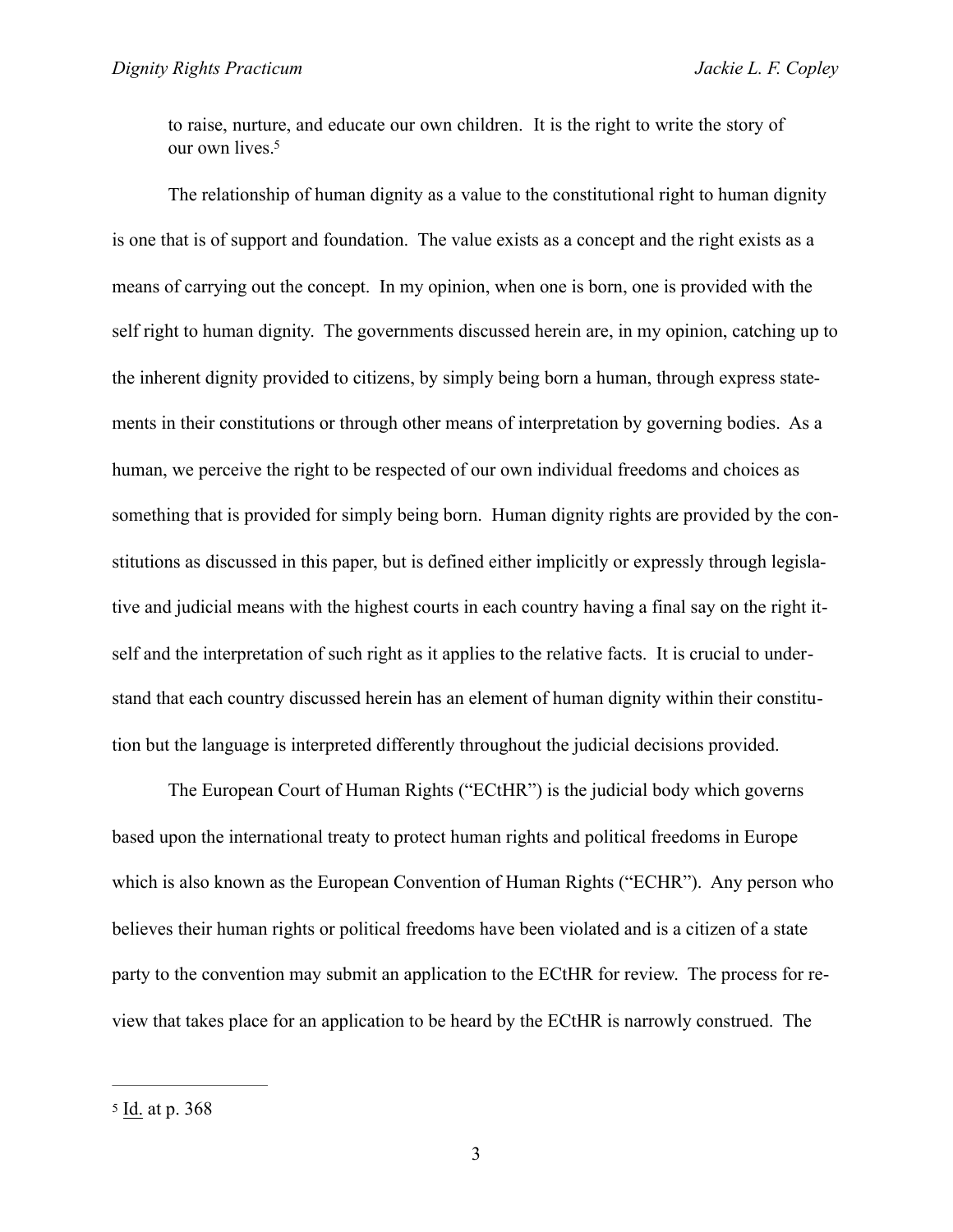applicant must exhaust all domestic course of remedy before submitting an application to the ECtHR for review. The ECtHR will review the application for admissibility and then issue a decision based upon the treaty that the state has ratified to determine whether there has been a violation of the applicant's rights. It is important to understand the ECtHR's role in interpreting the human rights guaranteed to each individual in order to understand how the rulings of the court provide persuasive rule explanation for each article.

<span id="page-3-2"></span> The European Social Charter ("ESC") is the support system for the European Convention for Human rights. The charter consists of multiple countries in participation, including the four countriesreferenced herein.<sup>6</sup> As part of the ESC, each participating country agrees to assure positive rights and freedom to each individual citizen as part of their daily lives. Examples of the rights provided include housing, right to protection against poverty and social exclusion, right to housing, right to protection in cases of termination of employment, right to protection against sexual harassment in the workplace and other forms of harassment, rights of workers with family responsibilities to equal opportunities and equal treatment, rights of workers' representatives in undertakings.<sup>7</sup>Each individual state must submit annual reports showing how they implemented the rights provided under the ESC to their public. Ways in which the individual countries can show that they are complying with the ESC rights and privileges is through added laws and amendments to their individual constitutions.

<span id="page-3-3"></span>**II. ISSUE** 

<span id="page-3-0"></span> $6$  https://www.coe.int/en/web/turin-european-social-charter/signatures-ratifications

<span id="page-3-1"></span>[<sup>7</sup>](#page-3-3) https://www.coe.int/en/web/conventions/full-list/-/conventions/treaty/163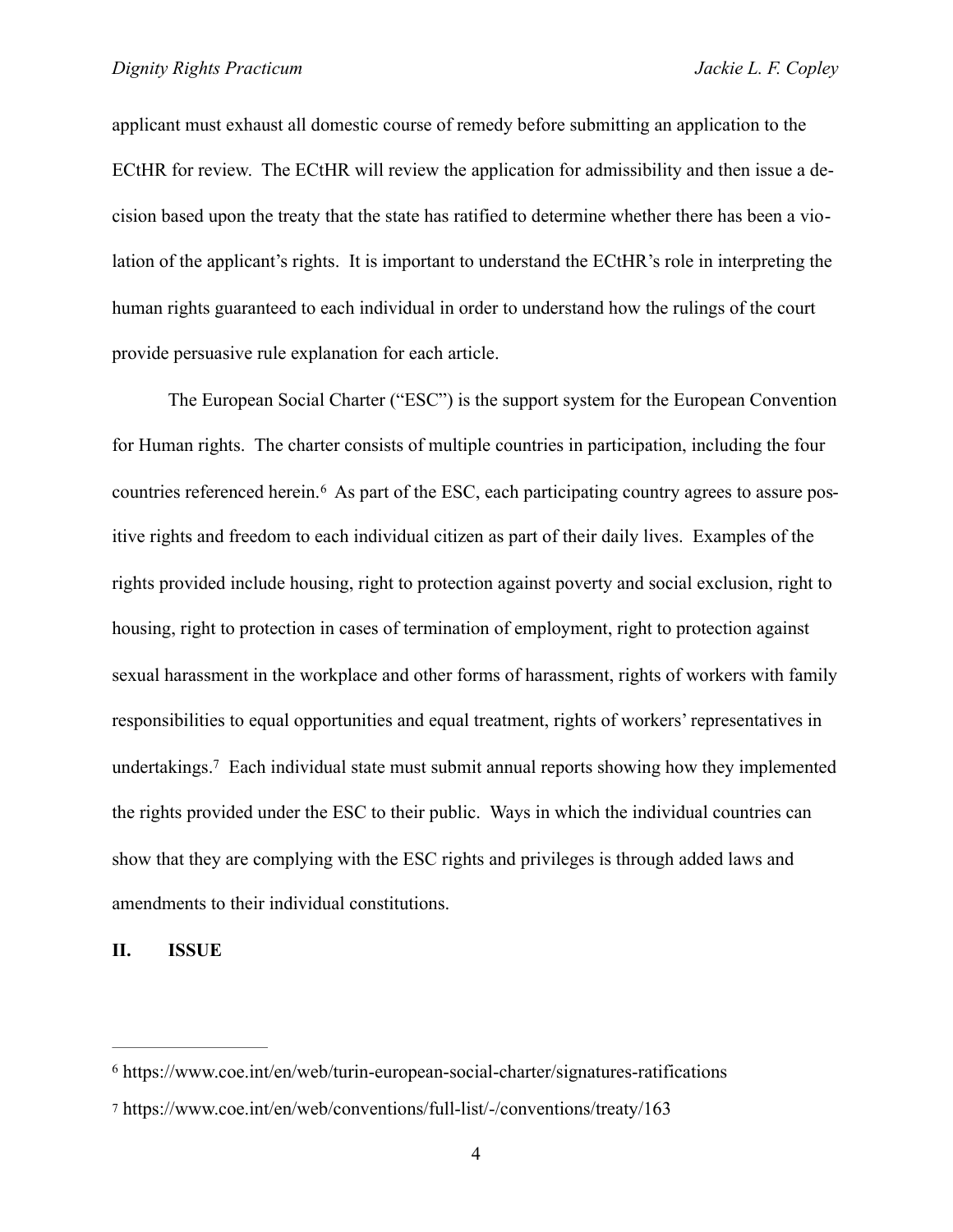Dignity rights of the individual is a consistently evolving topic of today's legal world. Dignity rights of the individual and the right to human dignity can be and is used interchangeably throughout this discussion as they are one-in-the-same. The constitutional revamps throughout the countries discussed alone show how important it is to respect the right to human dignity. While not all countries have adapted such an open interpretation of human dignity, Albania, Greece, Italy, and Serbia have done so through their respective articles and revisions of their constitution and through the ratification of the ECHR. Discussed herein are the constitutional provisions which openly reference the rights of the individual to human dignity, supportive case law for analysis, and other relevant data provided to better assist the Albania Institute of Advanced Legal Studies in understanding this new area of law.

#### **III. ANALYSIS**

#### <span id="page-4-1"></span>**A. ALBANIA: TREATMENT OF PRISONERS.**

Albania made the right to human dignity a part of their constitution through their preamble and individual articles. The Albanian Constitution was drafted in 1998 and amended most recently in 2015. The preamble provides their people with a right to dignity by stating, "with a pledge to protect human dignity and personhood, as well as for the prosperity of the whole nation, for peace, well-being, culture and social solidarity."[8](#page-4-0) Presumably, the preamble of the Constitution outlines the purposes of the Constitution itself. Having the right to human dignity listed so early in the Constitution is interpreted as the upmost importance and the underlying basis for

<span id="page-4-0"></span>[<sup>8</sup>](#page-4-1) https://www.legislationline.org/documents/section/constitutions/country/47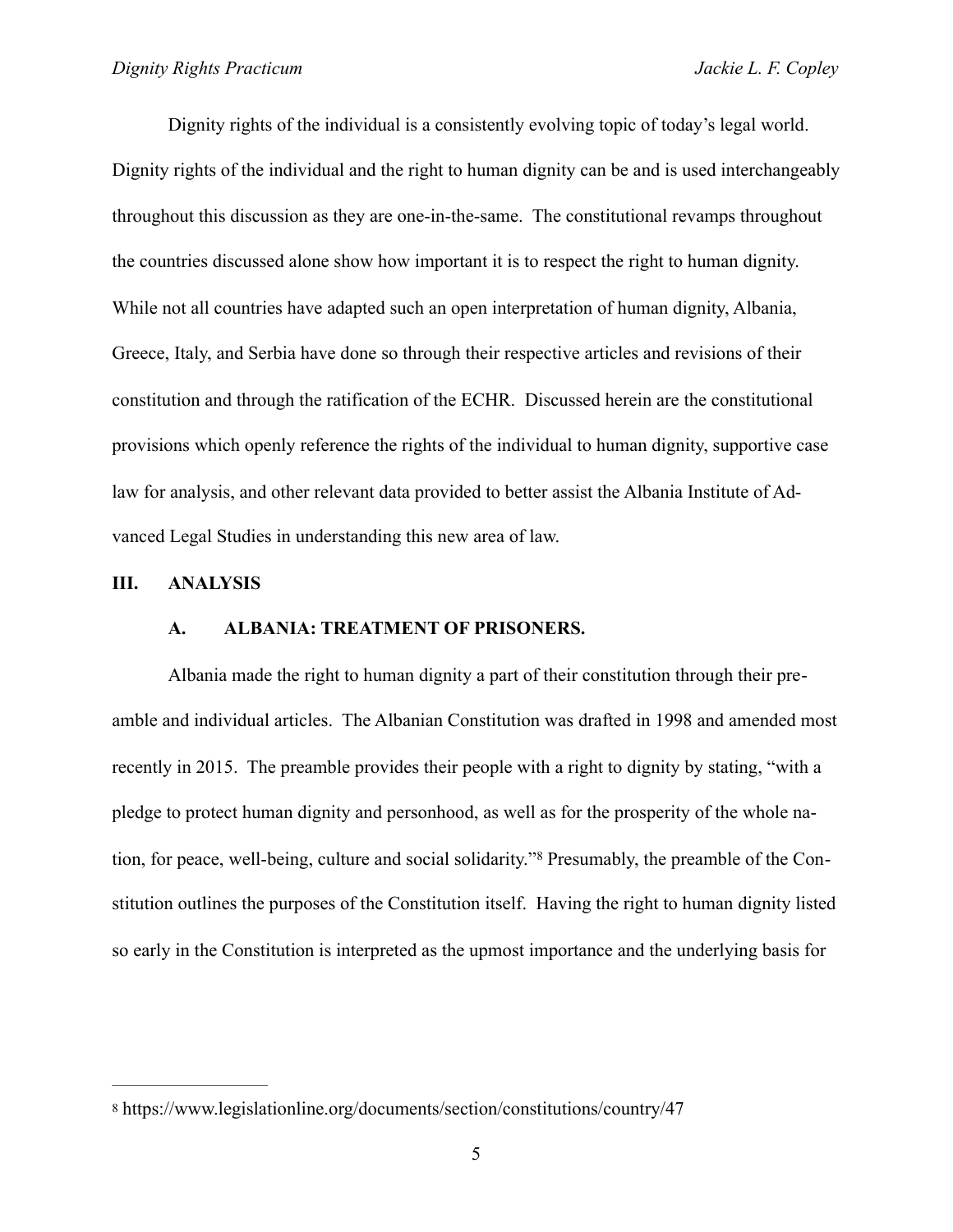<span id="page-5-4"></span>theremaining parts of the document.<sup>[9](#page-5-0)</sup> It is to be founded upon the mention of human dignity, therefore, it can be read into each provision as an underlying purpose not expressly stated.

<span id="page-5-6"></span><span id="page-5-5"></span>The Albania Constitution Part 1, Article 3 provides that "The independence of the state and the integrity of its territory, the dignity of the person, his rights and freedoms, social justice, the constitutional order, pluralism, national identity and inheritance, religious coexistence, and coexistence with, and understanding of Albanians for, minorities are the basis of this state, which hasthe duty of respecting and protecting them."<sup>10</sup> Under the *Grori v. Albania<sup>11</sup>*, the prisoner brought forth, *inter alia*, an action against the Albanian prosecution for inhumane treatment while imprisoned. Under this action, *Grori* was not provided with adequate and proper treatment for his multiple sclerosis ("MS") condition, which he developed during his imprisonment. *Grori* rightfully claimed that his medical treatment was delayed significantly which caused additional harm to his health which could have been prevented. On 24 September 2003, 13 January 2004 and 16 February 2004, in view of the deterioration in the applicant's health, his representative and his father requested the Ministry of Justice and the prison authorities to allow him to be ex-amined by appropriate doctors[.](#page-5-3)<sup>[12](#page-5-3)</sup> It was not until nearly a year later that the prisoner was allowed to be seen for his health complaints. Approximately a month after his examinations, the prisoner was diagnosed with MS. A year after the diagnosis, the doctors confirmed, again, that the pris-

<span id="page-5-7"></span><span id="page-5-0"></span><sup>&</sup>lt;sup>[9](#page-5-4)</sup> "A global survey of the function of preambles shows a growing trend toward its having greater binding force—either independently, as a substantive source of rights, or combined with other constitutional provisions, or as a guide for constitutional interpretation. The courts rely, more and more, on preambles as sources of law." https://academic.oup.com/icon/article/8/4/714/667109

<span id="page-5-1"></span>[<sup>10</sup>](#page-5-5) Id.

<span id="page-5-3"></span><span id="page-5-2"></span> $11$  http://www.hr-dp.org/files/2013/09/11/CASE\_OF\_GRORI\_v.\_ALBANIA\_.pdf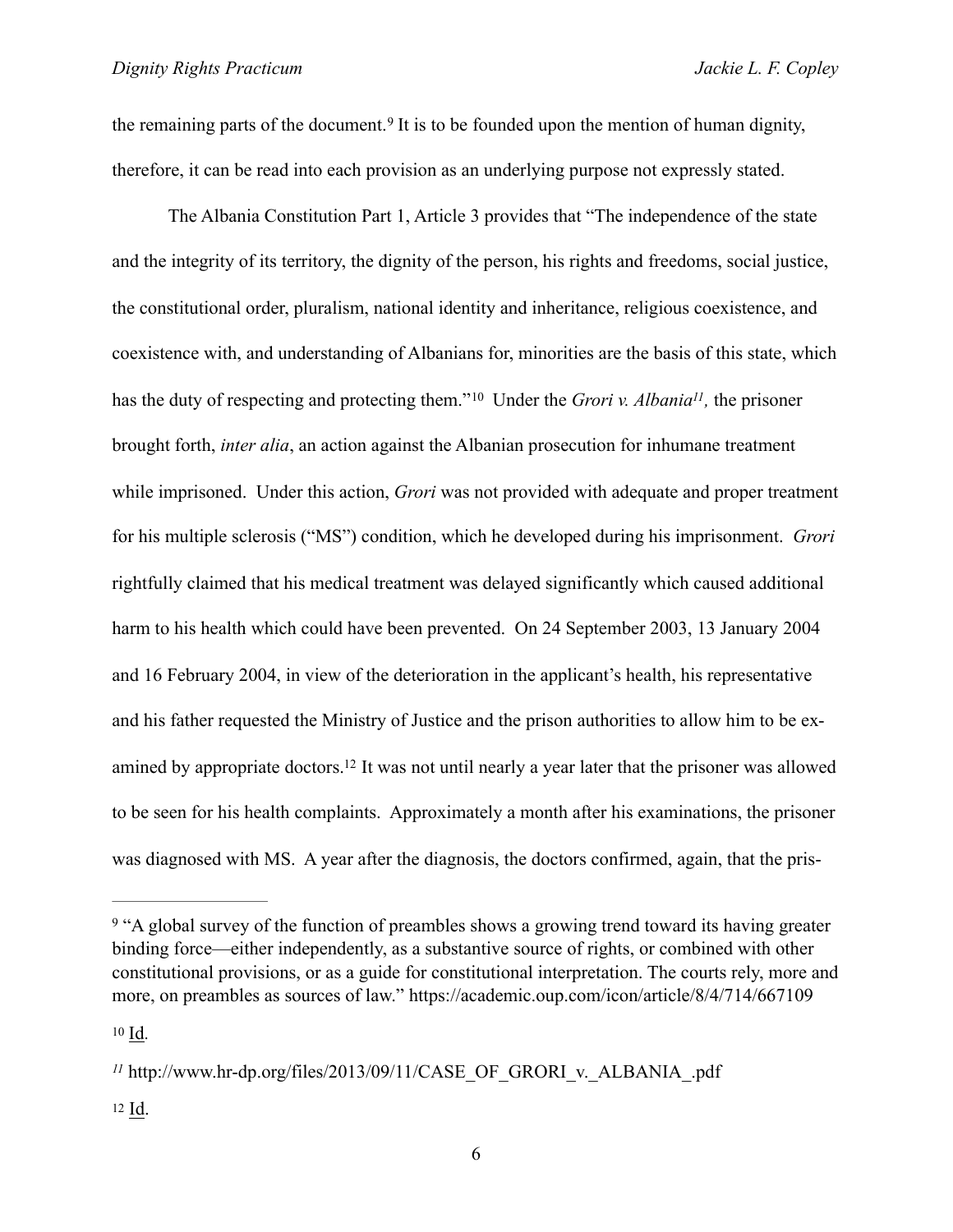oner suffered from MS and that his health was deteriorating due to his complete lack of medical treatment. At this time, the date was early February 2006, over two years after his initial complaint. In January 2008, the courts finally provided an interim treatment plan demanding that the Albanian Government take the prisoner to a civilian hospital facility for treatment. Again, there was delay, the medical transfer did not occur until weeks later, upon which the doctors at this facility too confirmed that the prisoner suffered from MS (a third diagnosis of the same disease that the prisoner is attempting to gain treatment for since late 2003. At this point, the prisoner has multiple diagnosis for the same MS disease with little to no treatment thereof. My analysis of the rights provided to the prisoner under Article 3 of the Albanian Constitution and the Preamble shows that by neglecting his medical conditions and delaying his treatment the State has violated his right to human dignity. Dignity belongs to the individual, and the treatment delay with this prisoner openly shows that the government provided unfair and inhumane treatment of this prisoner as it took years to get proper treatment for a degenerative disease that would be less impactful to the human body if treated properly[.13](#page-6-0) Though the applicant in this matter is a prisoner, he is still a person, a human, a dignified being, and as such still holds the right to be treated with human dignity as guaranteed to him by the Albanian constitution and Albania's ratification of the ECHR.

<span id="page-6-1"></span> The Albanian courts reference multiple cases to support their decision that the prisoner was treated unfairly in his pursuit for medical treatment of his degenerative disease. The court cites to *Kudla v. Poland*, a similar inhumane treatment while imprisoned case, which provides

<span id="page-6-0"></span>[<sup>13</sup>](#page-6-1) https://www.mayoclinic.org/diseases-conditions/multiple-sclerosis/diagnosis-treatment/ drc-20350274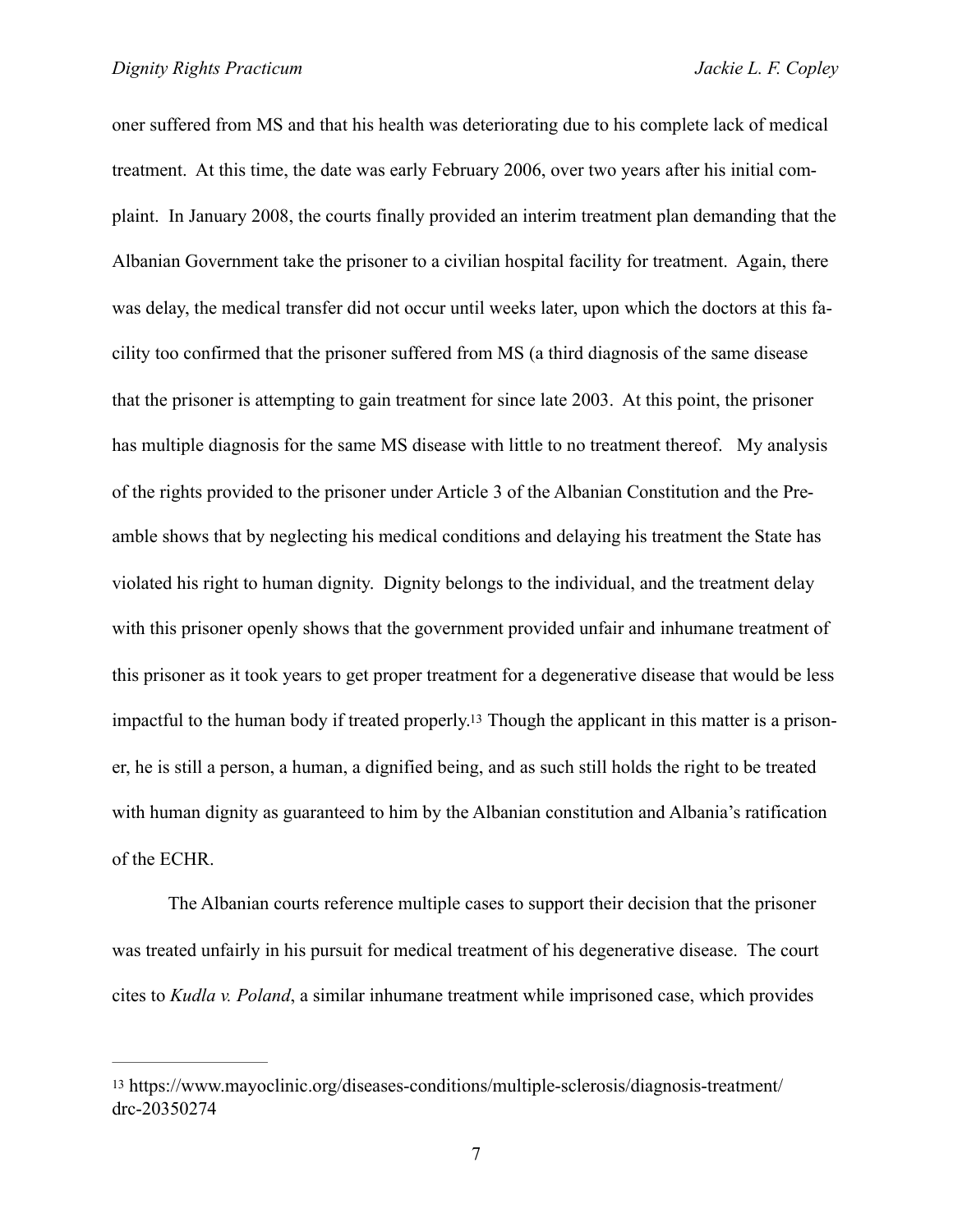<span id="page-7-2"></span>that "…the State must ensure that a person is detained in conditions which are compatible with respect for his human dignity…"[14](#page-7-0) That is not how the prison acted here. They showed little respect for the prisoner's human dignity by delaying his medical treatment for years through bureaucratic measures thus causing him undue physical hardship.

<span id="page-7-3"></span>The Albania Constitution Part 2, Chapter 2, Article 28, Section 5 provides, "Every person whose liberty was taken away pursuant to article 27 has the right to humane treatment and re-spect for his dignity.["](#page-7-1)<sup>15</sup> In the case of *Kudla, v. Poland*, a Polish national was imprisoned on charges of fraud. During his detention, he claimed to be treated inhumanely by the Polish government. His complaint brought forth in the ECtHR alleged that he was deprived of his right to medical treatment for his chronic depression which is a violation of Article 3 of the ECHR which prohibits torture. As a result of his delay of treatment, the applicant attempted suicide multiple times and caused multiple delays in his hearing. The ECtHR ruled that there was no violation of Article 3 of the ECHR and applied the rights through the following two excerpts of the opinion:

93. Measures depriving a person of his liberty may often involve such an element. Yet it cannot be said that the execution of detention on remand in itself raises an issue under Article 3 of the Convention. Nor can that Article be interpreted as laying down a general obligation to release a detainee on health grounds or to place him in a civil hospital to enable him to obtain a particular kind of medical treatment.

94. Nevertheless, under this provision the State must ensure that a person is detained in conditions which are compatible with respect for his human dignity, that the manner and method of the execution of the measure do not subject him to distress or hardship of an intensity exceeding the unavoidable level of suffering in-

<span id="page-7-0"></span><sup>&</sup>lt;sup>[14](#page-7-2)</sup> See, Kudla v. Poland, https://www.globalhealthrights.org/wp-content/uploads/2013/10/Kudla-Poland-2000.pdf ¶94; *See also*, Ostrovar v. Maldova, https://www.tobaccocontrollaws.org/files/ live/litigation/1031/MD\_Ostrovar%20v.%20Moldova.pdf ¶79

<span id="page-7-1"></span>[<sup>15</sup>](#page-7-3) Constitution of Albania: https://www.legislationline.org/documents/section/constitutions/coun $try/47$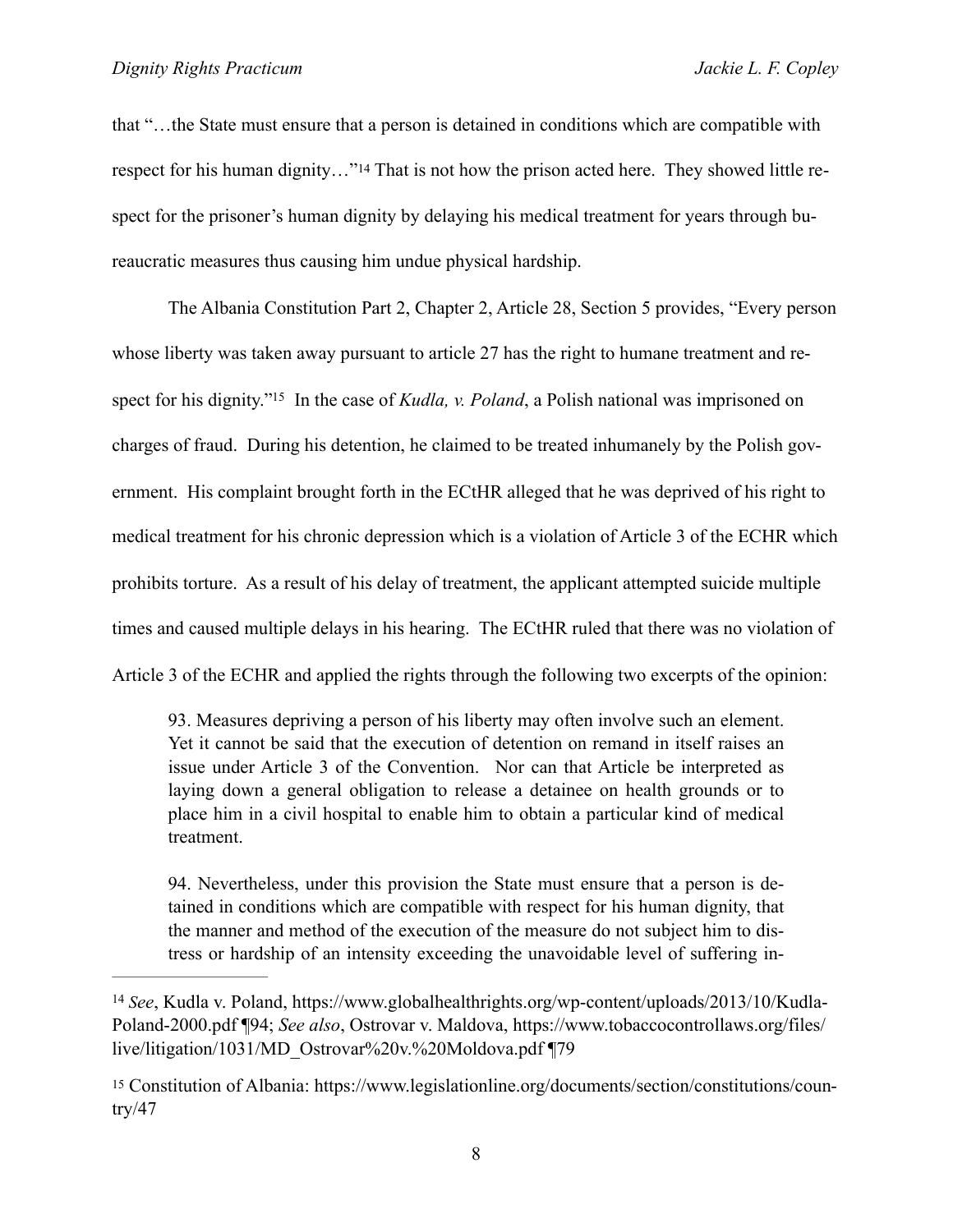<span id="page-8-2"></span>herent in detention and that, given the practical demands of imprisonment, his health and well- being are adequately secured by, among other things, providing him with the requisite medical assistance (see, mutatis mutandis, the Aerts v. Belgium judgment of 30 July 1998, Reports 1998-V, p. 1966, §§ 64 et seq.)[.16](#page-8-0)

The court's opinion provides that an individual's right to humane treatment is included under Article 3 however, its application has limited interpretation to a general obligation. The court further provides us with clarification that the individual State must respect the human dignity of the detainee by providing him with the requisite medical assistance as there is inherently a unavoidable measure of suffering in detention that one cannot avoid, therefore they State must still provide the detainee with a baseline of medical treatment as it pertains to him or her. This means that even though they need not go above and beyond the general needs of the detainee, providing the chronically depressed applicant herein with regular psychiatric treatments is necessary to maintain his general health. The courts found that Poland did provide the applicant with regular psychiatric visits therefore his right to human dignity was not violated.

#### <span id="page-8-3"></span>**B. GREECE: FAIRNESS IN WORK AND HOUSING.**

Greece's Constitutional reference to dignity in Part 2 Article 72, states, "torture, any bodily maltreatment, impairment of health or the use of psychological violence, as well as any other offense against human dignity are prohibited and punished as provided by law."[17](#page-8-1) The broad statement that touches upon human dignity is narrowed through the court's application of the ar-

<span id="page-8-0"></span><sup>&</sup>lt;sup>[16](#page-8-2)</sup> https://www.globalhealthrights.org/wp-content/uploads/2013/10/Kudla-Poland-2000.pdf

<span id="page-8-1"></span>[<sup>17</sup>](#page-8-3) Constitution of Greece: https://www.legislationline.org/documents/section/constitutions/country/27/Germany/show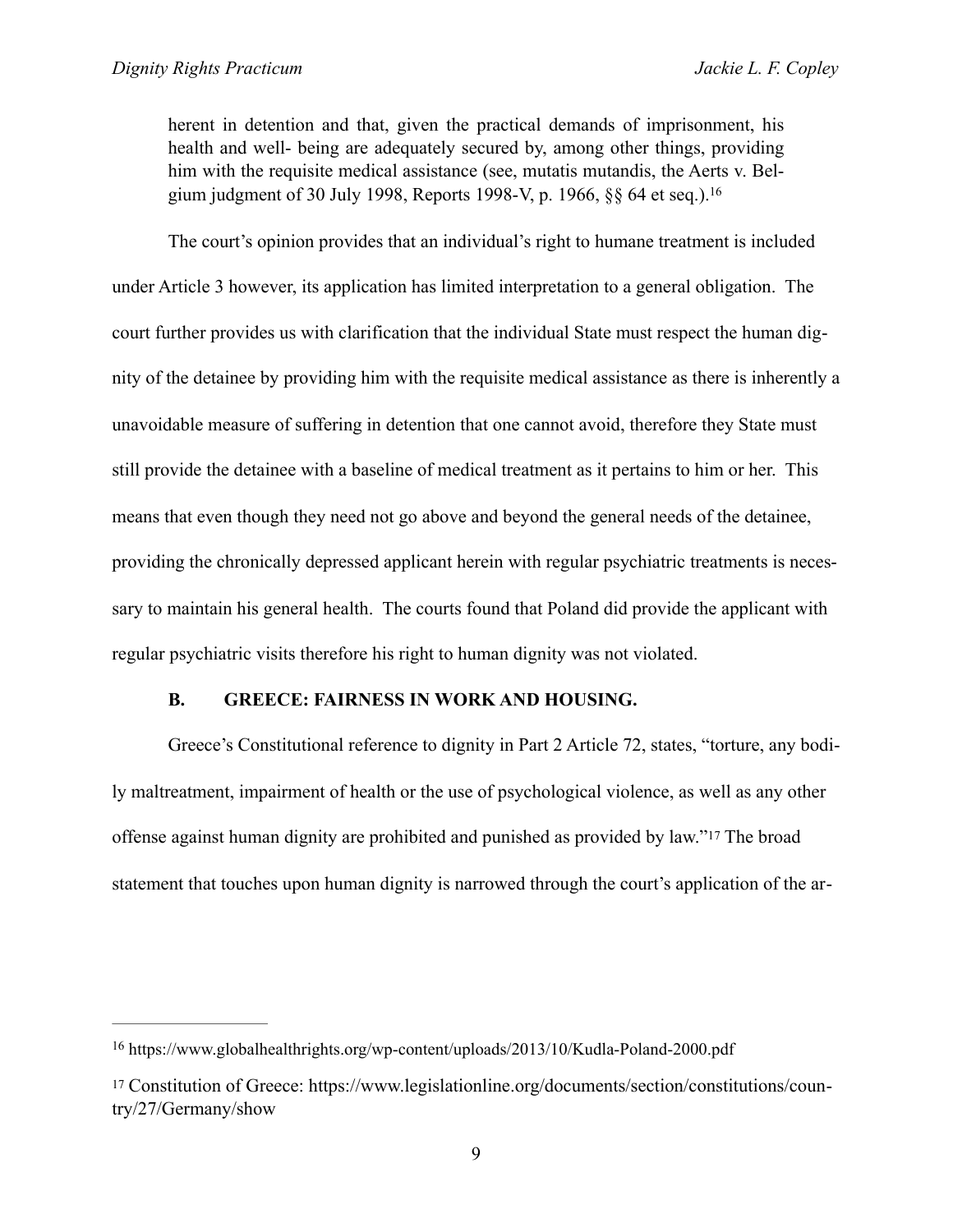<span id="page-9-1"></span>ticle. In a case of unfair treatment of others, *QCEA v. Greece*, <sup>[18](#page-9-0)</sup> the ECtHR discusses the individual's right to work freely. This case argues that the conscientious objectors to the military work requirement, for which all citizens of age are subject, are provided alternatives that are grossly ill-measured in comparison to those who do not have a conscientious objection. In other words, because of their religious beliefs, these individuals are unable to serve in the military as an ordinary citizen would. They are provided with alternatives that go above and beyond the time requirement that an ordinary citizen would be required to serve, and the alternative work options are unfair to the citizen themselves as they come with longer hours and lower pay. The unfair work life that the conscientious objector is subject to is a violation of the individual's human dignity. By telling these individuals, that because they choose to believe a particular religion that prevents them from participating in ordinary military activities means that they must be subjected to longer and arguably more vigorous positions is treating these individuals with less dignity in comparison. Though the court does not explicitly cite to Article 72, it can be assumed as a basis for the opinion that the conscientious objector is being treated unfairly, therefore the individual's human dignity is violated as every citizen has the right to be treated fairly within the context of the relative facts. Here for example, two individuals of the same age but different religious views are required to perform two very different sets of tasks to fulfill their military duty required by law. This is encroaching upon the human dignity of the religious individual with an objection to using guns for example, as compared to the religious individual who does not have an objection to the use of weaponry.

<span id="page-9-0"></span>*[<sup>18</sup>](#page-9-1) See,* QCEA v. Greece, https://www.coe.int/en/web/turin-european-social-charter/processedcomplaints/-/asset\_publisher/5GEFkJmH2bYG/content/no-8-2000-quaker-council-for-europeanaffairs-qcea-v-greece?inheritRedirect=false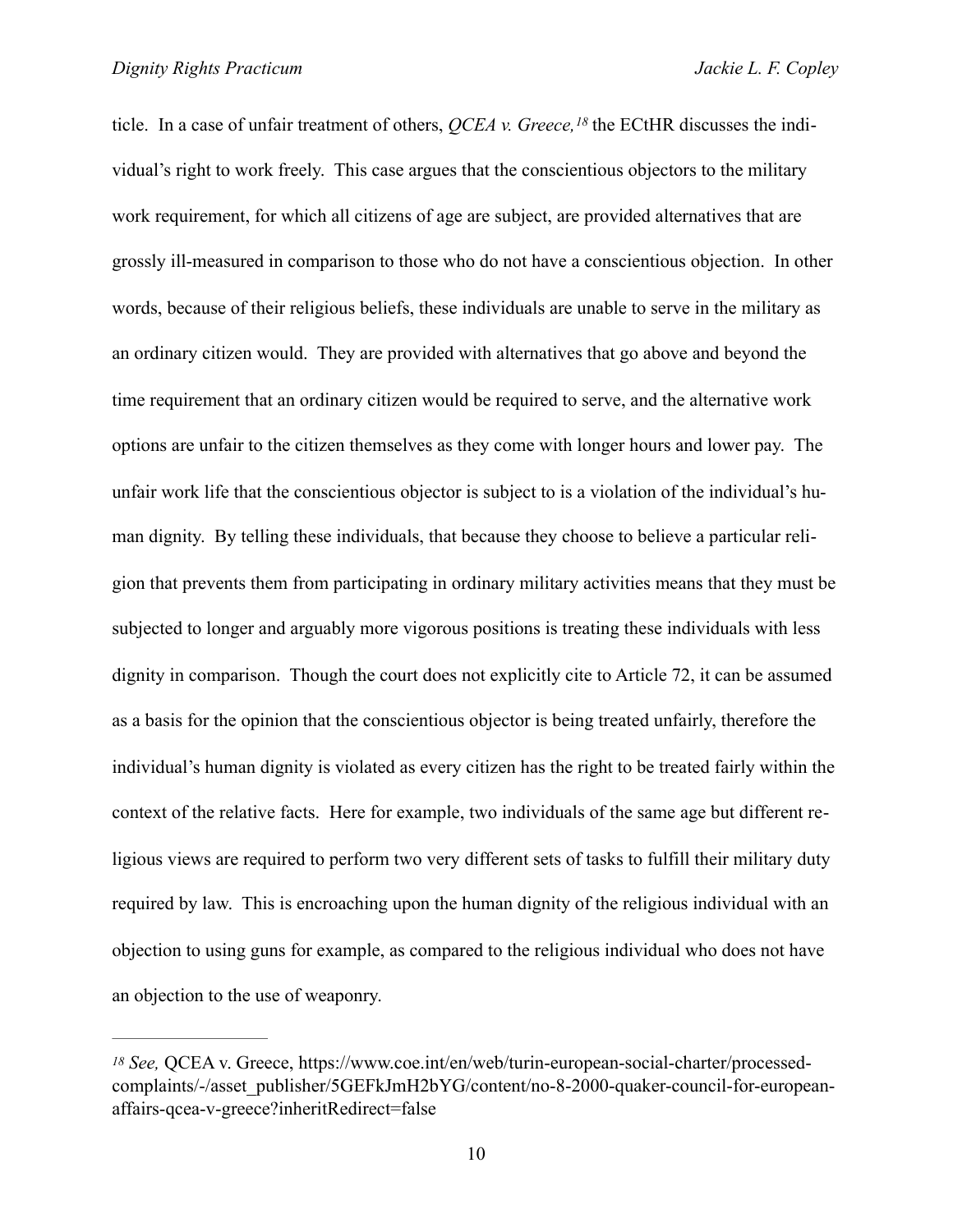<span id="page-10-3"></span><span id="page-10-2"></span> The second part of the Constitution of Greece that mentions human dignity is Part 4 Section 1 Article 106-2 which states that "Private economic initiative shall not be permitted to develop at the expense of freedom and human dignity, or to the detriment of the national economy."[19](#page-10-0) In the case of *INTERIGHTS v. Greece[20](#page-10-1)* Complaint No. 49/2008: The state has failed to provide proper justification for evictions and did not conduct them in ways that respected the Romas' dignity, nor did it provide alternative accommodations for the Roma people which is their right. This case cites explicitly to Article 16 of the European Social Charter ("ESC") which provides the right of the family to social, legal, and economic protection. The Roma were unable to take advantage of this right, thus allowing a violation of their dignity rights provided to them under the ESC. Though the opinion only cites to the ESC, it can be found that the lack of mention of dignity shows that the courts already imply that it is the right for the Roma population.

 Though dignity rights is not mentioned in this case, it is assumed by the courts that the Roma, like the other citizens of the Greek culture, are born with the right to dignity. Under the constitution, Part 2 Article 72: torture, any bodily maltreatment, impairment of health or the use of psychological violence, as well as any other offense against human dignity are prohibited and punished as provided by law. While this statement begins with the demonstrative statement in regards to bodily harm, it also concludes that "any other offense" against human dignity is prohibited. Plainly stated, the Roma people have a *prima facie* right to dignity.

<span id="page-10-0"></span>[<sup>19</sup>](#page-10-2) Constitution of Greece: https://www.legislationline.org/documents/section/constitutions/country/27/Germany/show

<span id="page-10-1"></span>*[<sup>20</sup>](#page-10-3)* See, *INTERIGHTS v. Greece*, https://www.escr-net.org/caselaw/2013/international-centre-legal-protection-human-rights-interights-v-greece-complaint-no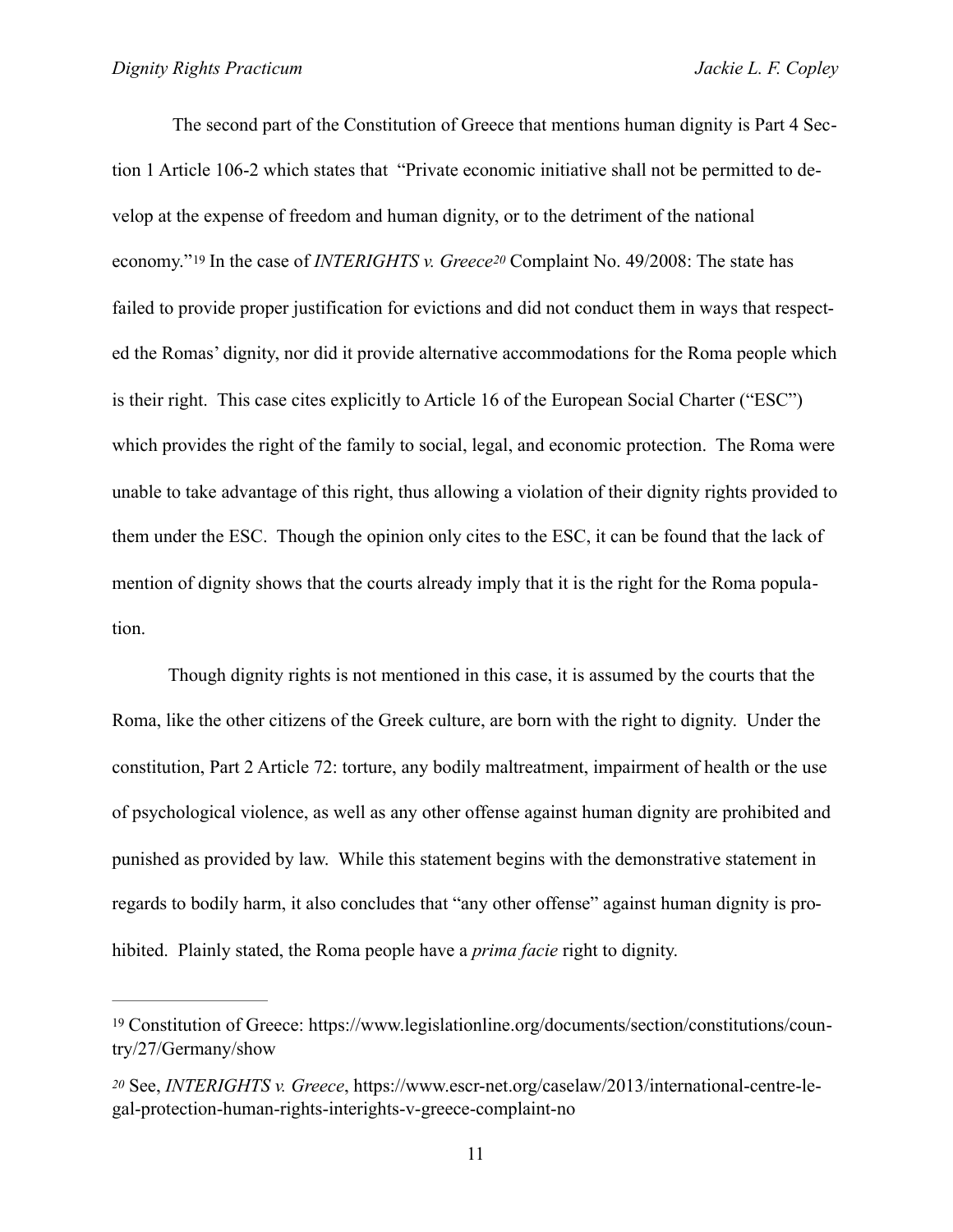## **C. ITALY: MEDICALLY ASSISTED PROCREATION AND PRE-IM-PLEMENTATION DIAGNOSIS.**

<span id="page-11-1"></span>Italy's constitution was adopted in 1948 and most recently amended in 2012.[21](#page-11-0) Italy pro-

vides the right to dignity through the following articles:

- Italy Fundamental Principles Article 3: All citizens have equal social dignity and are equal before the law, without distinction of sex, race, language, religion, political opinion, personal and social conditions;
- Part 1 Title 3 Article 41- Private economic enterprise is free. It may not be carried out against the common good or in such a manner that could damage safety, liberty and human dignity.

Each mention of dignity is further defined through its application in the court system. Indubitably, article three is further in alignment with the right to dignity as an individual. Article 41 has a broader application in that it applies to the economy itself and its effects on the individual's right to human dignity.

 In the matter of *Costa and Pavan v. Italy*, an Italian couple who discovered that after their first child was born with cystic fibrosis that they were healthy carriers of the disease wished to screen any future embryo's. Costa became pregnant again and it was found that the unborn child also had cystic fibrosis and decided to terminate the pregnancy on medical grounds. The couple wanted to genetically screen any further embryo's prior to implantation by performing a pre-implantation diagnosis ("PID") and in order to do so would utilize in vitro fertilization. The current law prohibited PID with few exceptions, none of which the Costa and Pavan couple fit under therefore it was not accessible to them. Costa and Pavan lodged a complaint with ECHR stating that based on Article 8 of the Convention, their only recourse in order to give birth to a baby free

<span id="page-11-0"></span>[<sup>21</sup>](#page-11-1) https://www.constituteproject.org/constitution/Italy\_2012.pdf?lang=en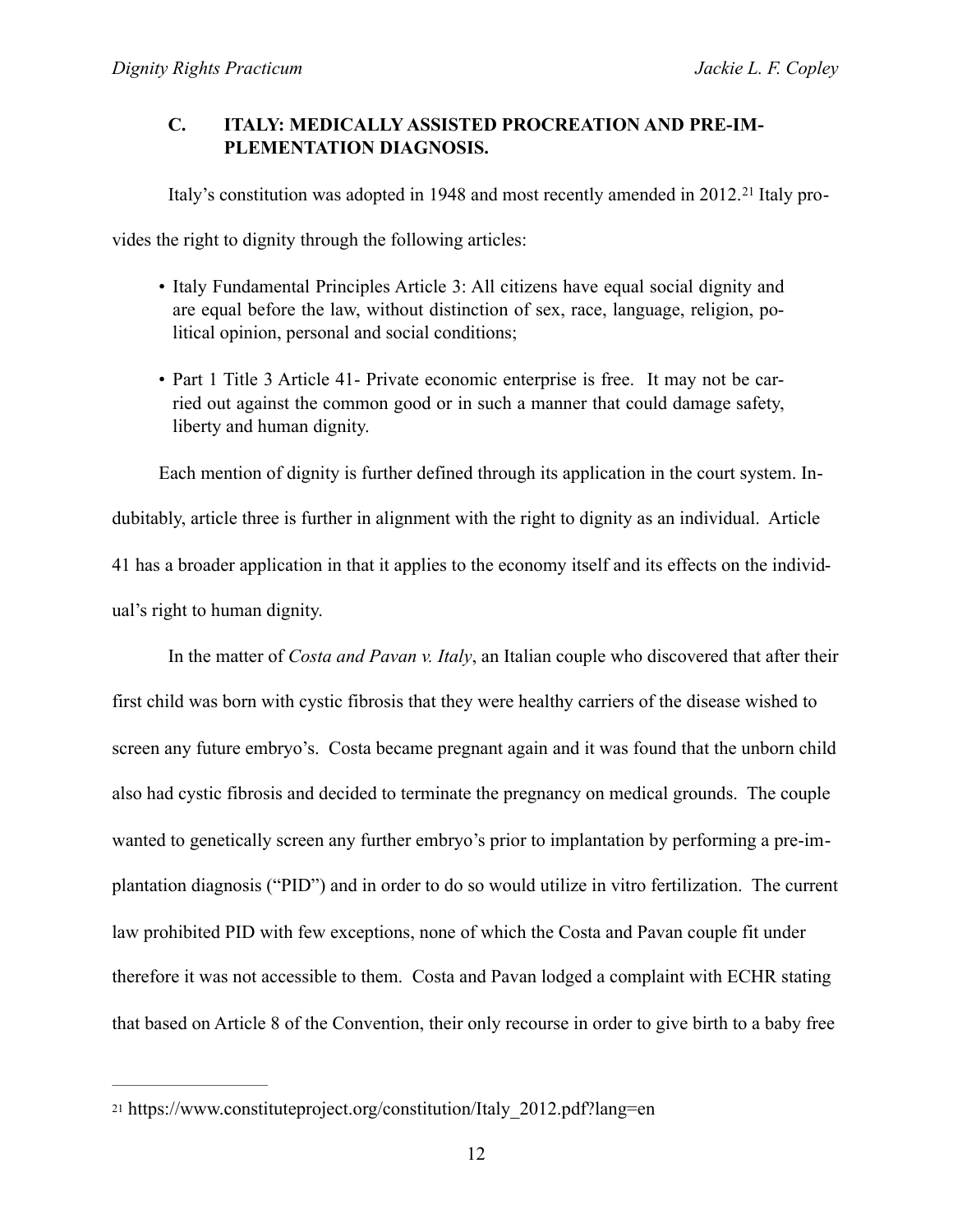<span id="page-12-5"></span><span id="page-12-4"></span>of cystic fibrosis "was to start a pregnancy by natural means and medically terminate it every time the fetus tested positive for the disease."[22](#page-12-0) The couple further argued that under Article 14 of the ECHR they were being discriminated against compared to those who were sterile or if the man had a sexually transmitted disease.[23](#page-12-1) The courts in Italy had previously ruled that DPI was available to a couple who did not meet the exceptions, however, it was stated that this was a "one-off" decision and it did not apply in this matter.

<span id="page-12-7"></span><span id="page-12-6"></span> The ECHR ruling found in favor of the applicants in regards to their argument based on article 8 of the Convention. The ECHR ruling considered that the applicants wished to use medically assisted procreation and PID "in order to have a baby that did not suffer from cystic fibrosis was a form of expression of their private and family life that fell within the scope of Article 8.["](#page-12-2)<sup>[24](#page-12-2)</sup> The ruling pointed to the inconsistency in Italy's practices that "prohibited the implantation" of only those embryos which were healthy, but authorizing the abortion of fetuses which showed symptoms of the disease."<sup>[25](#page-12-3)</sup> Which resulted in the applicants only choice being that they conceive naturally and terminate the pregnancy until they bear a child that does not have the physical deformities that they are trying to avoid. It is important to address that the ECHR rejected the couple's claim based on Article 14 of the Convention as "manifestly unfounded" stating that "where access to PID was concerned, couples in which the man was infected with a sexually transmissible disease were not treated differently to the applications, as the prohibition applied to

- <span id="page-12-1"></span>[23](#page-12-5) Id.
- <span id="page-12-2"></span> $24$  Id.
- <span id="page-12-3"></span> $25$  Id.

<span id="page-12-0"></span>[<sup>22</sup>](#page-12-4) *Costa and Pavan v. Italy,* Application No. 54270/10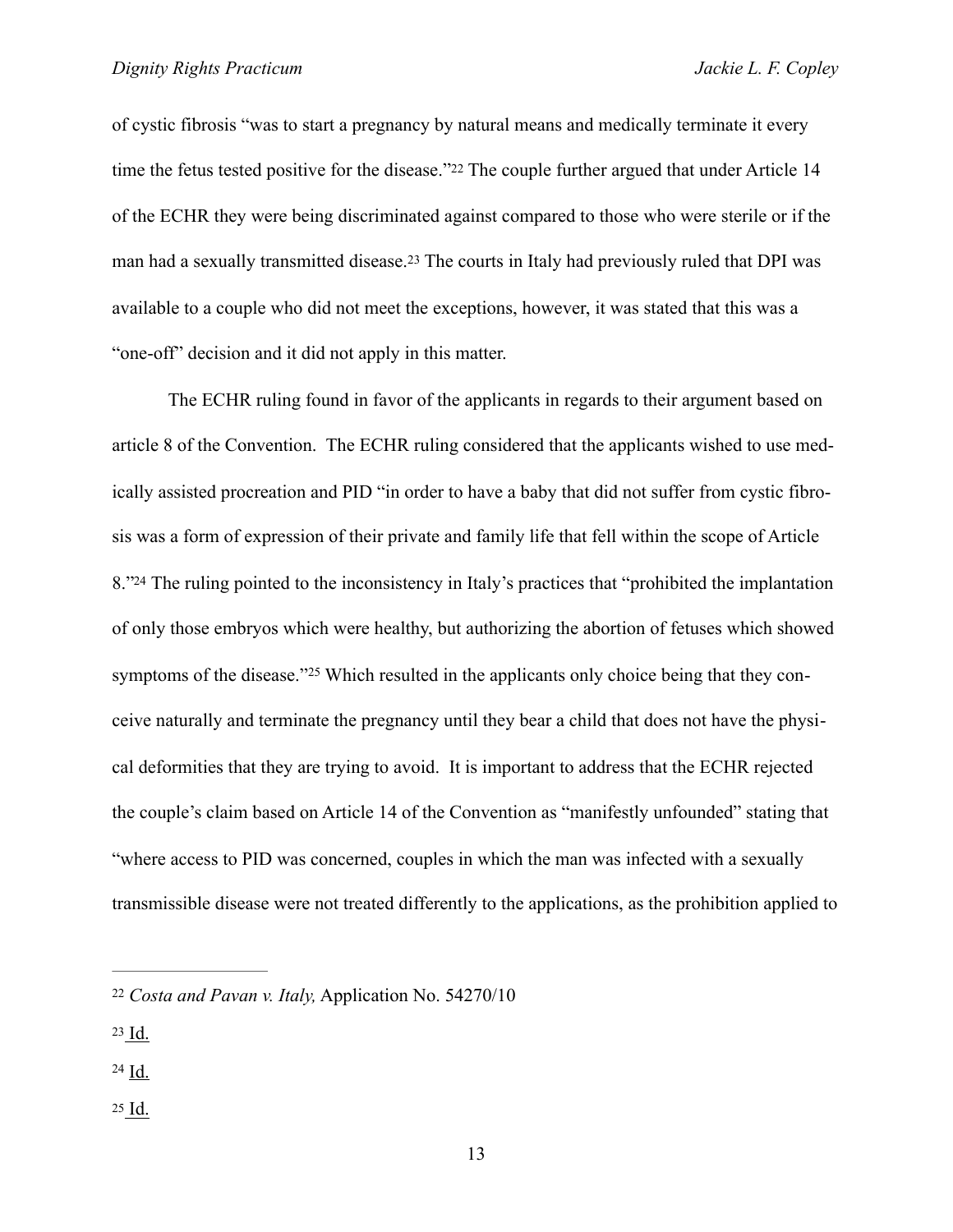<span id="page-13-2"></span>allcategories of people."<sup>[26](#page-13-0)</sup> Article 14 reads "The enjoyment of the rights and freedoms set forth in this Convention shall be secured without discrimination on any ground such as sex, race, color, language, religion, political or other opinion, national or social origin, association with a national minority, property, birth or other status."[27](#page-13-1)

<span id="page-13-3"></span> Under these facts, and the ruling of the ECHR, you can derive the implied human right to dignity as the couple are guaranteed this fundamental right, which carried on to their family through Article 8. Though, in this instance like others mentioned above, dignity is not expressly stated it is implicitly provided as part of the opinion of the courts. It would violate the human dignity of the couple, if they were not provided with the right to perform PID. To subject the couple to a trial and error pregnancy method of conception in order to birth a child without the disease that both parents carry would be inhumane and a blatant violation of their dignity and the unborn child's.

 In view of Human Dignity for the Roma population in Italy, it has been a recent topic of the far-right Italian Minister, Matteao Salvini, who wishes to expel thousands of non-Italian Roma based immigrants from the country. Mr. Salvini threatened through his social media platform and at electron rallies throughout Italy that he will "take on" the Roma population in Italy and define them by numbers. He stated that he wished to conduct a racial consensus to gather and accurate reading of the amount of Roma population in Italy, and would order all non-Italian Roma population to be expelled from the country. His statements were questioned greatly by additional government officials who question the legality of his desire to single out the Roma

<span id="page-13-0"></span> $26$  Id.

<span id="page-13-1"></span>[<sup>27</sup>](#page-13-3) https://www.echr.coe.int/Documents/Convention\_ENG.pdf p. 32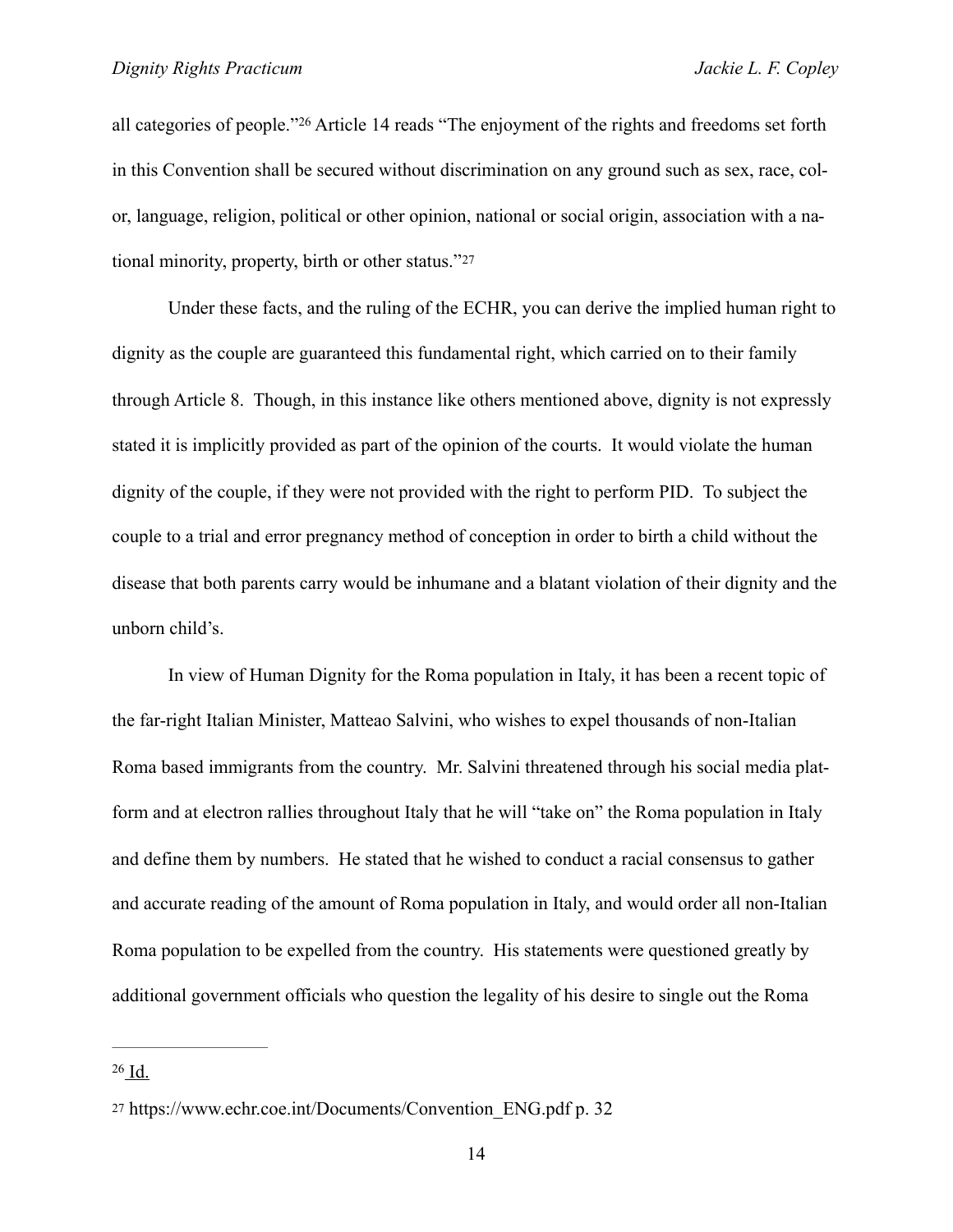<span id="page-14-6"></span><span id="page-14-5"></span>population. Carlo Stasolla, President of Associazione 21 Luglio, which supports Roma rights, told the Ansa news agency "The interior minister does not seem to know that a census on the ba-sis of ethnicity is not permitted by the law,.["](#page-14-0)<sup>28</sup> The article further references to Francesco Palermo, a former senator in Italy and human rights expert who has defended the rights of Roma.[29](#page-14-1) Palmero opines that "it would be legally impossible to pursue the creation of an ethnic-specific census and expulsions as Salvini described, because the issue had already been taken up by Ital-ian courts in the past, where it was rejected.["](#page-14-2)<sup>[30](#page-14-2)</sup> He continued by saying that "the bigger problem was that the reaction to Salvini was generally positive, and that his popularity was growing despite the extreme nature of his positions. It is very simple and very scary. Except for intellectuals and certain journalists, most people would say there is nothing wrong with this, and that is the tricky point. Salvini knows this. It is a just a means to get political support." $31$ 

<span id="page-14-8"></span><span id="page-14-7"></span> Should this issue ever come to light, I believe that the courts would analyze it against the dignity rights promised to the people of Italy through the ECHR and through the Italian constitution. Article 14 of the ECHR, which Italy has ratified, states that the enjoyment of the rights and freedoms set forth in this Convention shall be secured without discrimination on any ground such as sex, race, color, language, religion, political or other opinion, national or social origin, associ-ation with a national minority, property, birth or other status[.](#page-14-4)<sup>[32](#page-14-4)</sup> The article itself provides a basis

<span id="page-14-1"></span> $29$  Id.

<span id="page-14-2"></span> $30 \underline{\text{Id}}$  $30 \underline{\text{Id}}$ .

<span id="page-14-3"></span> $31$  Id.

<span id="page-14-9"></span><span id="page-14-0"></span>[<sup>28</sup>](#page-14-5) https://www.theguardian.com/world/2018/jun/19/italy-coalition-rift-roma-register-matteosalvini

<span id="page-14-4"></span>[<sup>32</sup>](#page-14-9) [https://www.echr.coe.int/Documents/Convention\\_ENG.pdf](https://www.echr.coe.int/Documents/Convention_ENG.pdf) §14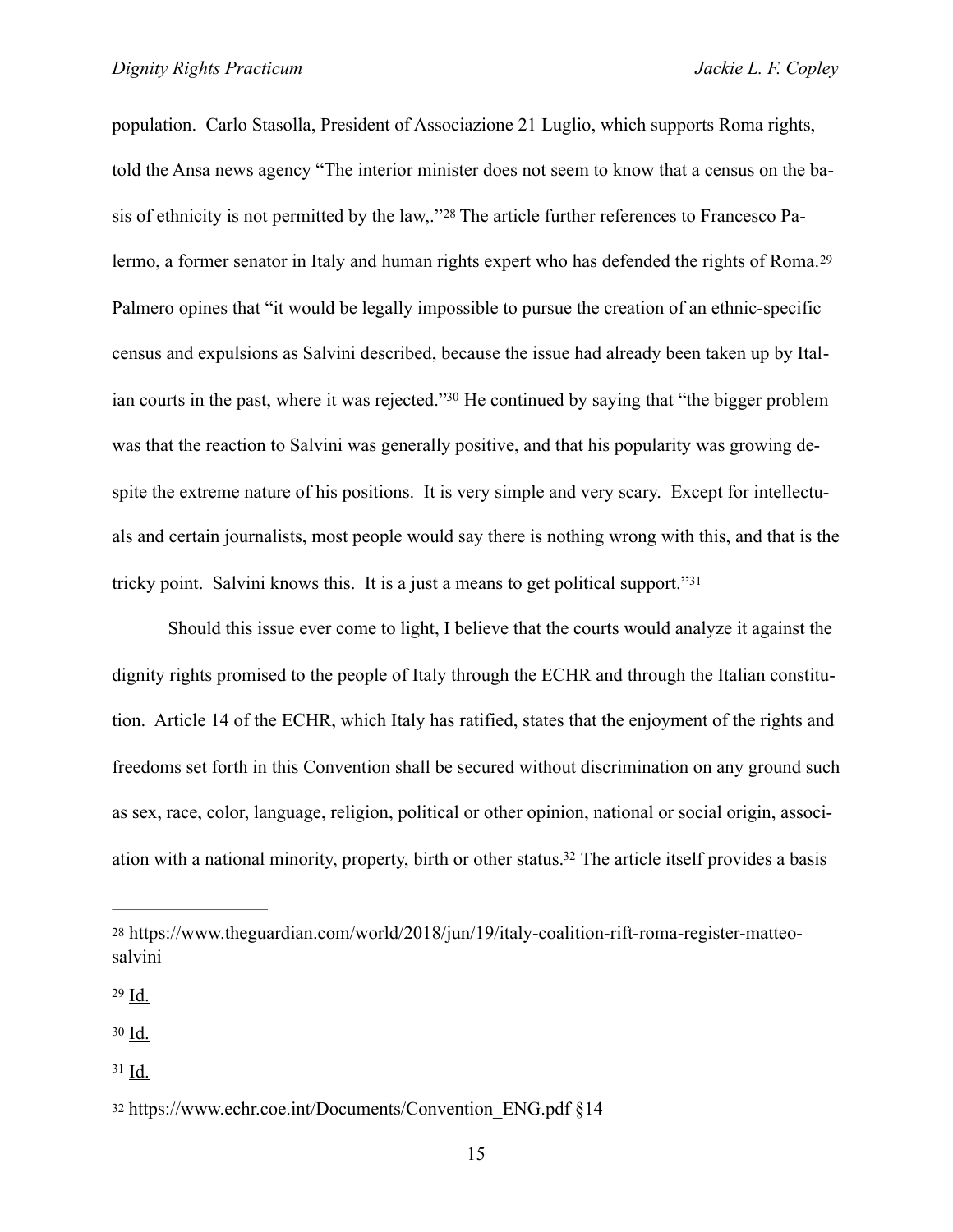for which the Roma population could appeal Mr. Salvini's actions as an attempt to discriminate against the Roma population and violate their right to be treated with human dignity.

<span id="page-15-1"></span> To provide additional foundation for an argument against Mr. Salvini's want to conduct a racial census, we refer to Italy's Fundamental Principles, Article 3, which states that all citizens have equal social dignity and are equal before the law, without distinction of sex, race, language, religion, political opinion, personal and social conditions[.33](#page-15-0) While this is the rights given to Italian citizens, and does not touch on the non-Italian Roma population, we can still use this foundation for the Roma who are able to. For the Non-Italian Roma, the ECHR provides a sound basis for complaint. The right to equal social dignity is expressly granted to all under the Italian Constitution and is to be respected by all, regardless of the individual's sex, race, language, religion, political opinion, or personal and social conditions. The right expressly states that equal social dignity, and therefore human dignity, is to be applied without distinction. By conducting a racially driven consensus with the sole purpose of identifying the amount and locations of one ethnicity, is a disregard for the constitution that Mr. Salvini is sworn to protect and uphold. In my opinion, the path that Mr. Salvini wants to take to segregate the Roma population from the rest of Italy is discriminate, un-ethical, and a violation of every Roma's human dignity that is promised to them by the ECHR and Italy's very own constitution.

<span id="page-15-0"></span>[<sup>33</sup>](#page-15-1) Italy Constitution https://www.constituteproject.org/constitution/Italy\_2012.pdf?lang=en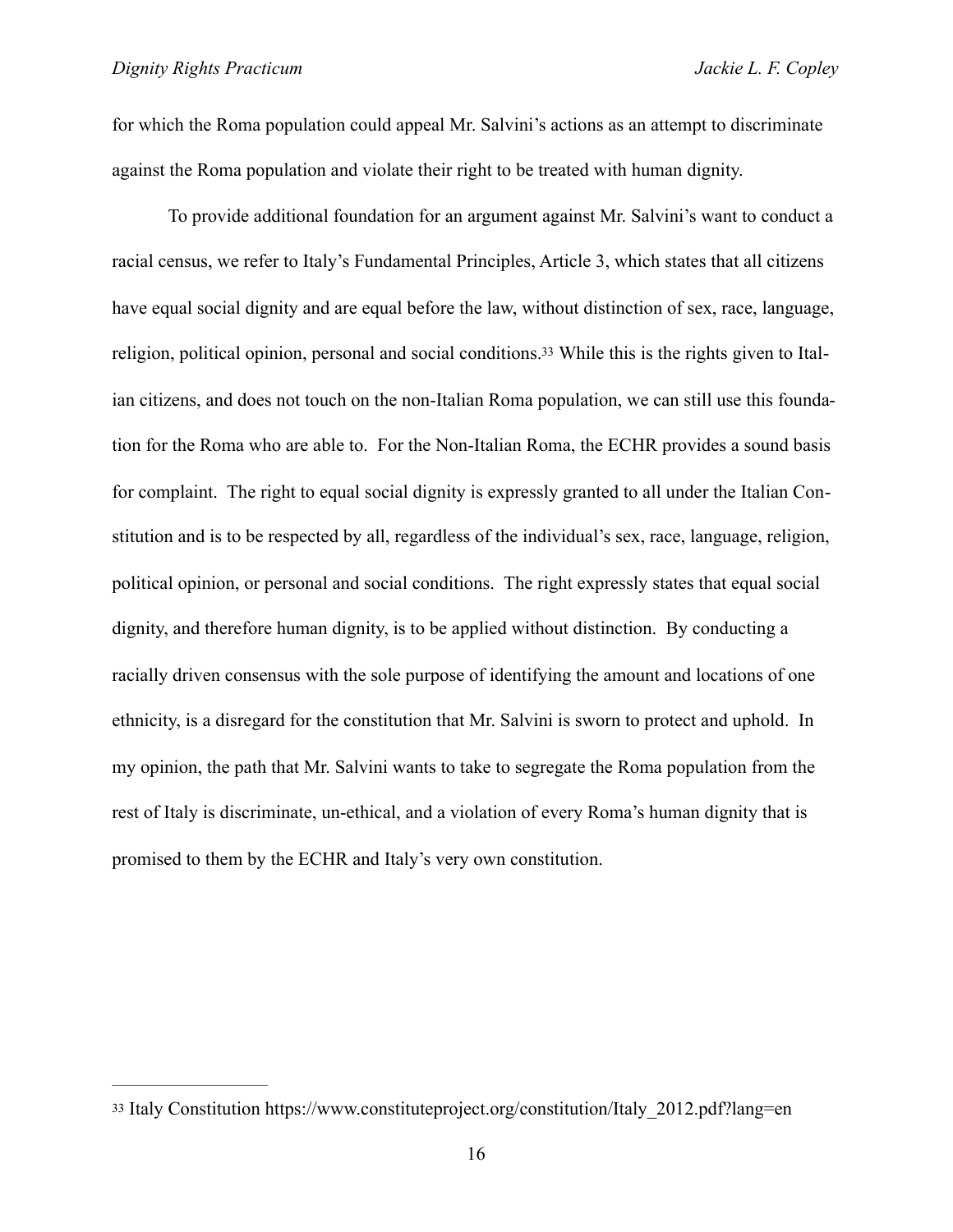# **D. SERBIA: PROTECTION OF MINORITY RIGHTS AIMING AT PRESERVING HUMAN DIGNITY; WELFARE FOR OVERCOMING SO-CIAL EXISTENTIAL DIFFICULTIES.**

<span id="page-16-1"></span>Serbia is a country that implemented its constitution much later in their development as a

country. The Serbian constitution was developed in 2006.[34](#page-16-0) Since this constitution was devel-

oped during what I will consider the enlightened era of the rights to human dignity, the right is

found throughout their constitution in many articles as listed below. I believe that Serbia has

such a express right to human dignity as a part of their constitution due to the mass amount of

human dignity violations that can be found through their historical war acts.

- Part 21 Article 19: Guarantees for inalienable human and minority rights in the Constitution have the purpose of preserving human dignity and exercising full freedom and equality of each individual in a just, open, and democratic society based on the principle of the rule of law.
- Part 22 Article 23: Dignity and free development of individual's human dignity is inviolable and everyone shall be obliged to respect and protect it.
- Part 22 Article 28: Persons deprived of liberty must be treated humanely and with respect to dignity of their person.
- Part 22 Article 69: Citizens and families that require welfare for the purpose of overcoming social and existential difficulties and creating conditions to provide subsistence, shall have the right to social protection the provision of which is based on social justice, humanity and respect of human dignity.
- Chapter 3 Part 1-16 Every person has a right to be treated with dignity worthy of a human being and not to be subjected to torture, cruel, inhuman or degrading treatment or punishment.

In addition to the articles within the constitution, much like the Albanian Constitution, it is writ-

ten as part of the preamble which as I have previously opined, is part of the underlying principles

behind the entire documents. The preamble reads:

<span id="page-16-0"></span>[<sup>34</sup>](#page-16-1) Serbia Constitution https://www.constituteproject.org/constitution/Serbia\_2006?lang=en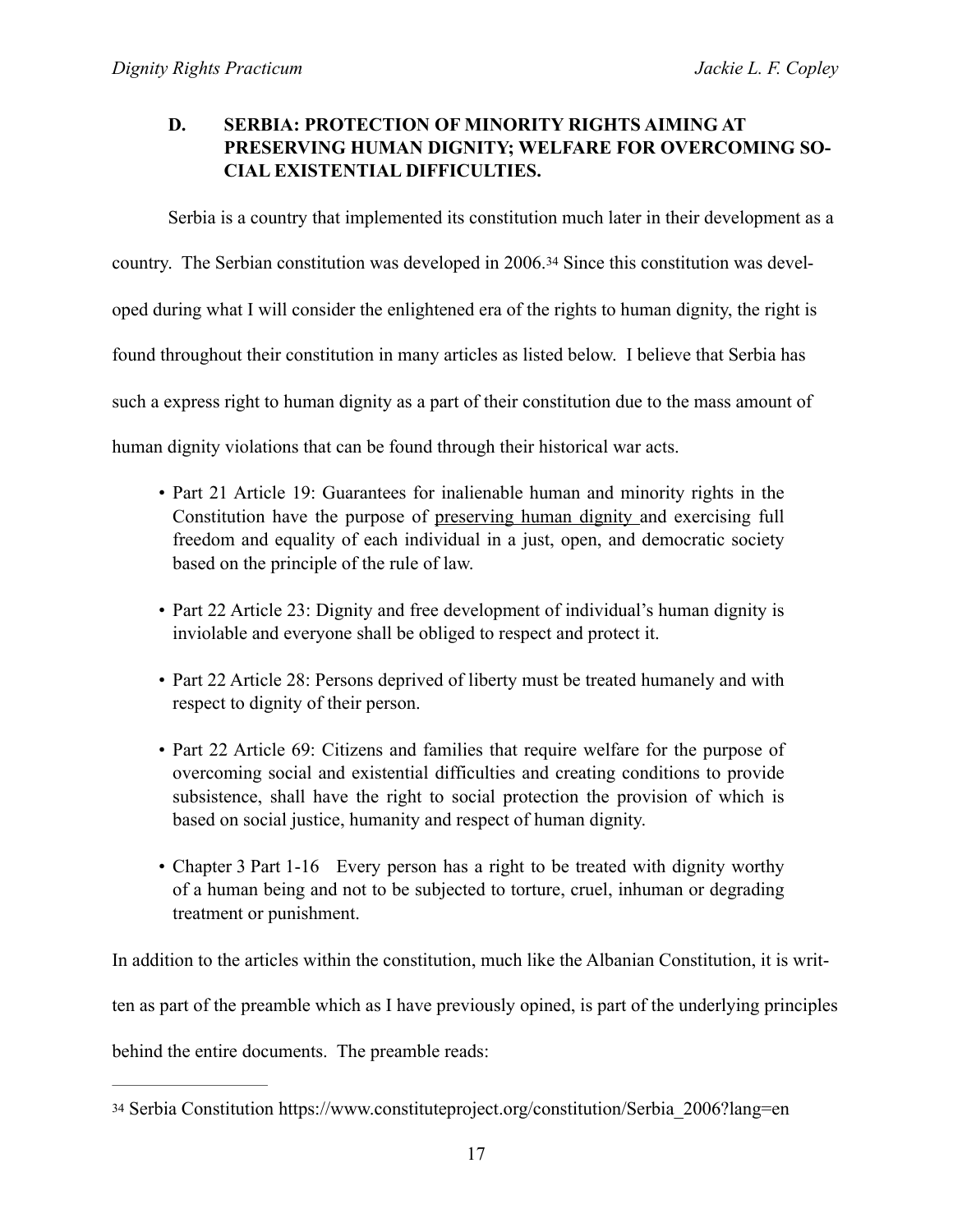- "SOLEMNLY DECLARING our unswaying commitment, during this our Third Republic, to …
- uphold the rule of law based on the recognition of the fundamental human rights and freedoms enshrined in this Constitution and on respect for the equality and dignity of human beings;…
- <span id="page-17-2"></span>• RECOGNIZING the inherent dignity and the equal and inalienable rights of members of the human family as the foundation for freedom, justice, welfare, fraternity, peace and unity;["35](#page-17-0)

<span id="page-17-3"></span>Serbia shows a developed understanding of the right to human dignity through the case law and application of the constitution*.* In the matter of *Milanović v. Serbia*, Mr. Života Milanović was a leading member of the Vaishnava Hindu religious community in Serbia, otherwise known as Hare Krishna. Between September 2001 and June 2007, the Mr. Milanović was the victim to a series of physical attacks by unknown assailants which few required hospitalization. After each attack, Mr. Milanović reported the events to the police, insisting that they had been religiously-motivated hate crimes which he suspected were carried out by members of an extremist organization such as Srpski Vitezovi, a branch of the far-right organization Obraz.[36](#page-17-1) After each complaint to the police, a cursory investigation was conducted and each time the investigation concluded with no material evidence or useful information to lead to the arrest of the alleged attackers. In 2005, Mr. Milanović, made a complaint to the Ministry of Internal Affairs that the police officers had not met the necessary diligence required to find his alleged attackers. Even though there was official recognition of the incident of racial and religious hate crimes to come

<span id="page-17-0"></span>[<sup>35</sup>](#page-17-2) https://www.constituteproject.org/constitution/Serbia\_2006?lang=en

<span id="page-17-1"></span>[<sup>36</sup>](#page-17-3)MILANOVIĆ v. SERBIA (Application no. 44614/07), http://www.equalrightstrust.org/ertdocumentbank//Case%20report%20Milanovic%20v%20Serbia\_Final.pdf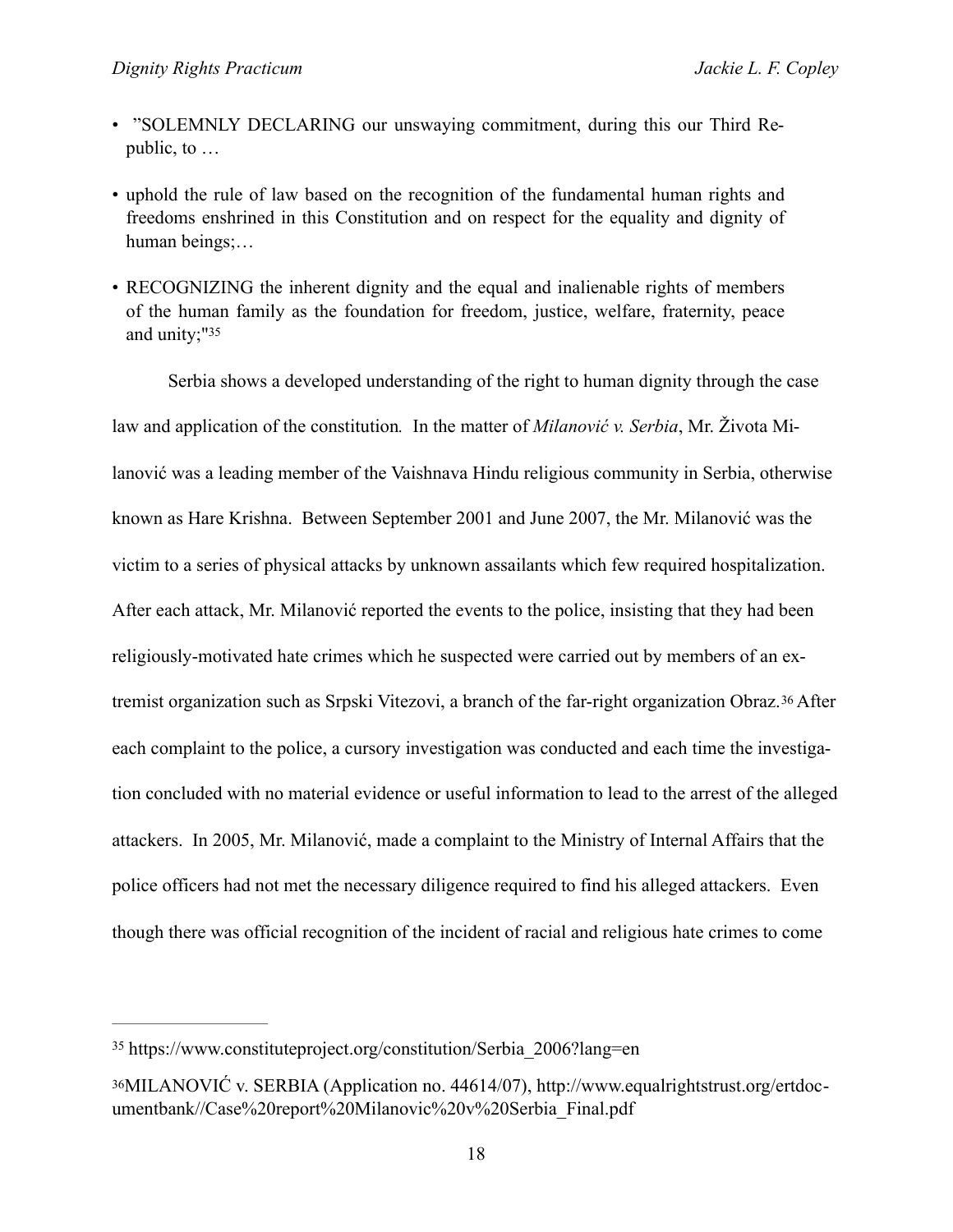about from the two organizations in which Mr. Milanović claimed attacked him, the Serbian po-

lice still found doubt in the claims of Mr. Milanović's statements.

In their report of April 12, 2010, *inter alia*, the police noted that:

- (a) most of the attacks against the applicant had been reported around Vidovdan, a major orthodox religious holiday;
	- (b) the applicant had subsequently publicized these incidents through the mass media and, whilst so doing, "emphasized" his own religious affiliation;
- (b) the nature of the applicant's injuries had been such that their self-infliction could not be excluded; and
	- (d) the injuries had all been very shallow, which could be considered peculiar and would imply great skill on the part of the applicant's attackers who had never managed to hold him down but had "assailed him from a distance."[37](#page-18-0)

<span id="page-18-1"></span> The appropriate courts considered these complaints and reports and ultimately found that the police were in violation of Article 14 (prohibition of discrimination) taken in conjunction with Article 3 (prohibition of torture and inhuman treatment) of the ECHR adopted by Serbia in March of 2004. As discussed previously, the articles do not expressly state that dignity is the driving factor for these rights, but I find that it is implied because you are human you have the right to dignity and in providing these rights and protections to the citizens of the ratified countries, they are ensuring compliance with the individual's right to human dignity.

 The Roma population in Serbia is suffering, much like the populations in the other countries mention herein. The Roma minority is subject to many forms of discrimination and deprivation in Serbia as shown through the following:

<span id="page-18-0"></span>• Over 60% of Roma population are unemployed;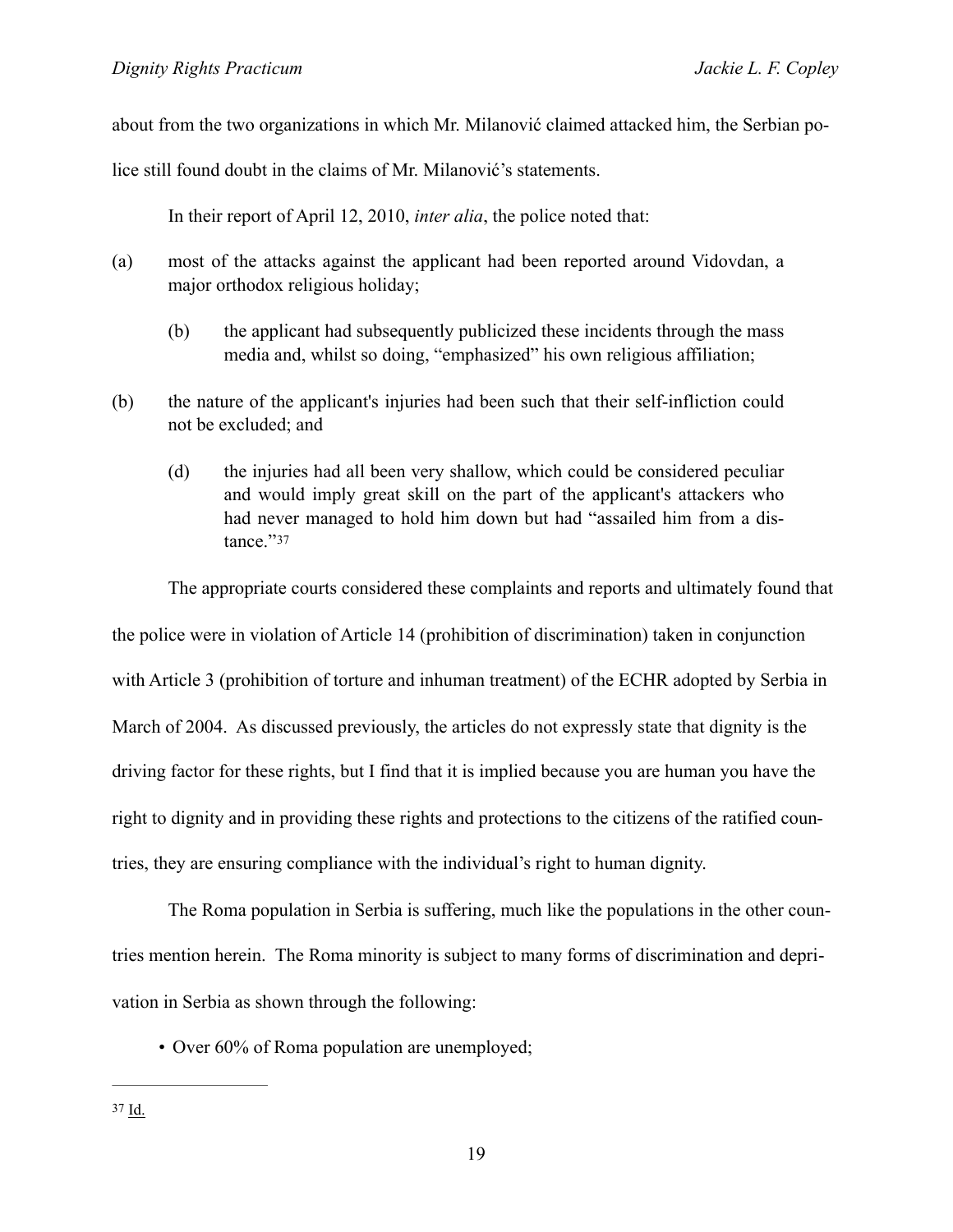- Nearly two-thirds of the Roma population in Serbia live in an area that lacks safe drinking water;
- Three quarters of the Roma population in Serbia live without any sewage system;
- One-in-four Roma's does not have access to electricity;
- <span id="page-19-4"></span>• Majority of the Roma population lack adequate education, and majority drop out before completing a high school level of education.[38](#page-19-0)

The Roma population is thought to make up around 2% of the Serbian population; however, the numbers are believed to be much higher than this as the Roma people, as part of their culture, tend to hide themselves from the census information and because of where they live, they are merely miscounted. "Today, people across the European continent continue to struggle with austerity and high levels of joblessness – and giving extra help to the Roma is widely unpopular. Life has become so bad for the Roma that the European Commission declared a continent-wide emergency. Doing more to boost the Roma is a daunting task for countries like Serbia – yet it is a task that must be vigorously addressed if Serbia wants to attain full membership in the European Union."39

<span id="page-19-6"></span><span id="page-19-5"></span> The Roma people are provided with the same protections and rights as any other citizen of Serbia through the ECHR and the Serbian constitution, even though the Roma are small in comparison to the remaining Serbian population. In article titled "Separate, But Still Equal"[40](#page-19-2) from 2008, the case of *Orsus and others v. Croatia*<sup>[41](#page-19-3)</sup> is discussed for its challenge against the

<span id="page-19-7"></span><span id="page-19-0"></span>https://scholars.org/brief/hard-life-roma-people-serbia [38](#page-19-4)

<span id="page-19-1"></span>[<sup>39</sup>](#page-19-5) Id.

<span id="page-19-2"></span>https://echrblog.blogspot.com/2008/07/separate-but-still-equal.html [40](#page-19-6)

<span id="page-19-3"></span>*[<sup>41</sup>](#page-19-7) See*, Orsus and others v. Coratia http://www.refworld.org/pdfid/4ba208fc2.pdf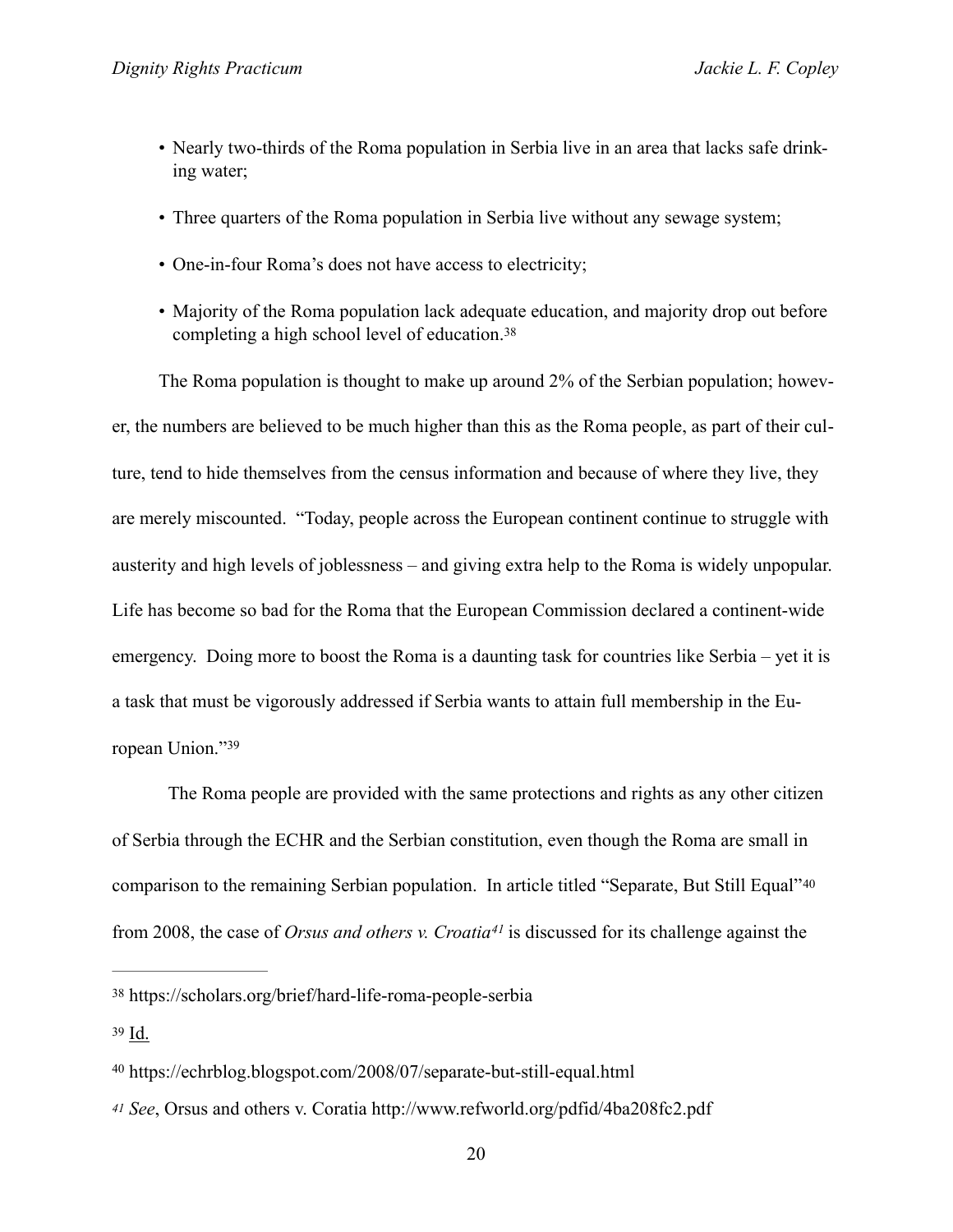Croatian government for its separation of Roma children into different primary school classes than the remaining population of the school. The Roma children argued that this was discrimination based on their racial and ethnic origin and a violation of Article 14 of the ECHR. Additionally, through the alleged discrimination the Roma children were exposed to less curriculum which they claimed was a violation of their right to an education under Article 2 of the ECHR. The Croatian government defended themselves by claiming that "there was no discrimination of Roma children and that pupils enrolled in school were all treated equally. They submitted that all pupils were enrolled in school after a committee (composed of a physician, a psychologist, a school counsellor (pedagog), a defectologist and a teacher) had given an opinion that the candidates were physically and mentally ready to attend school. The classes within a school were formed depending on the needs of the class, the number of pupils, etc. In particular, it was important that classes were formed in such a way that they enabled all pupils to study in a stimulat-ing environment.["](#page-20-0)<sup>42</sup> The government further claimed that the Roma children who were segregated was not done so because of race, but rather because they did not speak the Croatian language and this allowed for those children to gain additional assistance with the same curriculum.

<span id="page-20-1"></span><span id="page-20-0"></span> The case was brought forth to the ECHR for a first impression analysis. The courts ultimately decided that there was no violation of the Roma's rights in this instance, however, their written opinion provides great insight into how the courts treat the right to education (Article 2) and the right against discrimination (Article 14). Below are applicable sections to the matters at issue of the first instance court's opinion.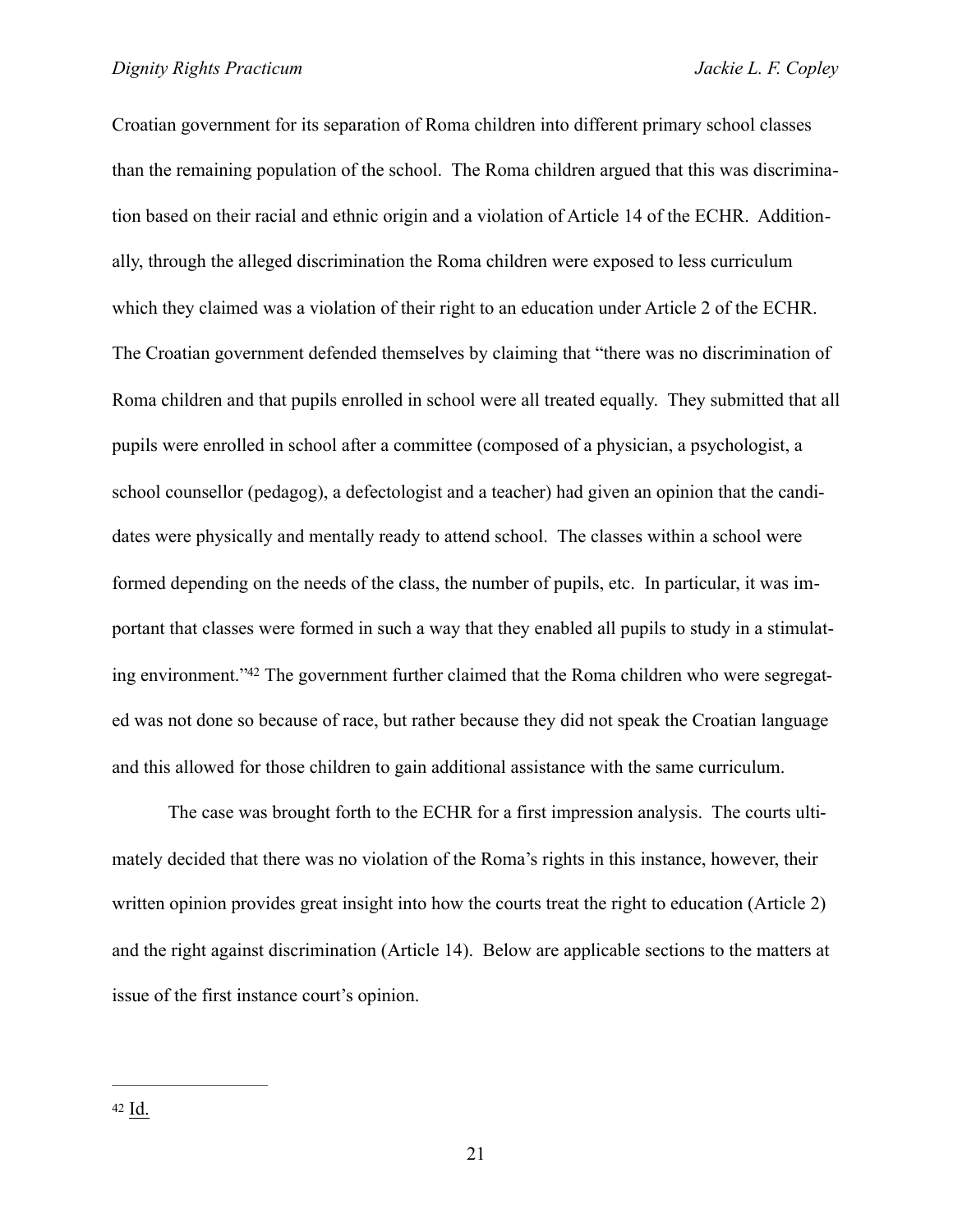"The first-instance court established in the impugned judgment that the criteria for formation of classes in the defendant primary schools had been knowledge of the Croatian language and not the pupils' ethnic origin. The [first-instance] court considered that the complainants had failed to prove their assertion that they had been placed in their classes on the basis of their racial and ethnic origin."[43](#page-21-0)

<span id="page-21-5"></span>"The first-instance court relied on section 27 paragraph 1 of the Primary Education Act ... which provides that teaching in primary schools is in the Croatian language and Latin script, and considered lack of knowledge of the Croatian language as an objective impediment in complying with the requirements of the school curriculum, which also transpires from the conclusion of a study carried out for the needs of the Croatian Helsinki Committee."[44](#page-21-1)

<span id="page-21-6"></span>"The first-instance court found that the defendants had not acted against the law in that they had not changed the composition of classes once established, as only in exceptional situations was the transfer of pupils from one class to another allowed. The [first-instance] court considered that this practice respected the integrity of a class and its unity in the upper grades.["45](#page-21-2)

<span id="page-21-9"></span><span id="page-21-8"></span><span id="page-21-7"></span>Thecourts show here that the application of a violation of Article  $2^{46}$  $2^{46}$  $2^{46}$  and  $14^{47}$  is held at a

higher standard than that the children were able to assert through their claims. Though the arti-

cles do not expressly state that human dignity is an underlying principle, it is shown through the

discussion of the courts in that they want to protect the individual's rights and therefore their

<span id="page-21-0"></span>[43](#page-21-5) Id.

<span id="page-21-1"></span>[44](#page-21-6) Id.

<span id="page-21-2"></span>[45](#page-21-7) Id.

<span id="page-21-3"></span><sup>[46](#page-21-8)</sup> "No person shall be denied the right to education. In the exercise of any functions which it assumes in relation to education and to teaching, the State shall respect the right of parents to ensure such education and teaching in conformity with their own religious and philosophical convictions." Article 2 ECHR

<span id="page-21-4"></span>[47](#page-21-9) "The enjoyment of the rights and freedoms set forth in this Convention shall be secured without discrimination on any ground such as sex, race, colour, language, religion, political or other opinion, national or social origin, association with a national minority, property, birth or other status." Article 14 ECHR